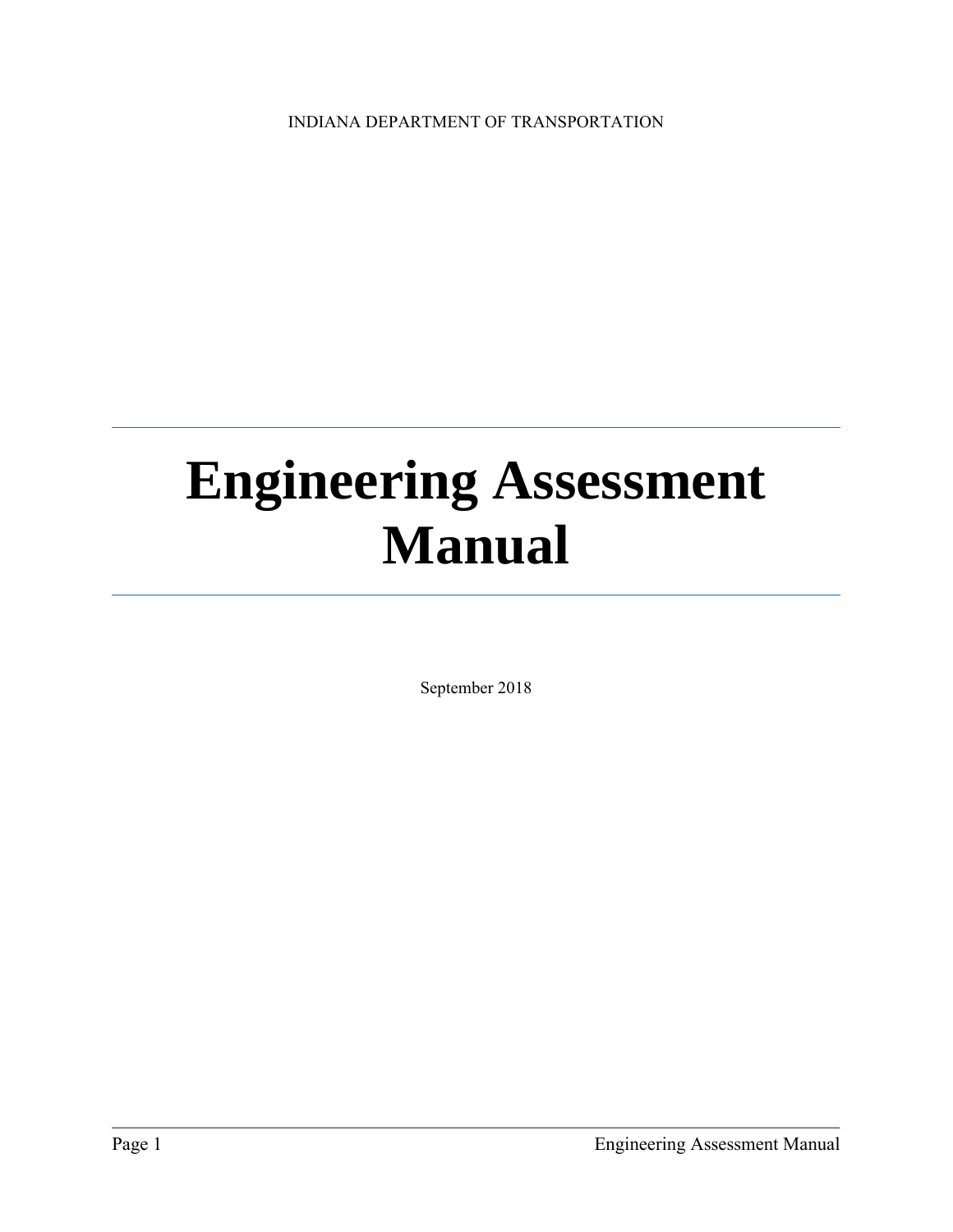#### **TABLE OF CONTENTS**

| $1 - 1.0$                                                                                 |  |
|-------------------------------------------------------------------------------------------|--|
|                                                                                           |  |
|                                                                                           |  |
|                                                                                           |  |
|                                                                                           |  |
|                                                                                           |  |
|                                                                                           |  |
|                                                                                           |  |
|                                                                                           |  |
| 3-3.01 Task 1 - Determine the Essential Project Need (Deficiency) and Purpose (Objective) |  |
| 3-3.02 Task 2 – Gather Information (Define the Existing Project Environment)  11          |  |
|                                                                                           |  |
|                                                                                           |  |
|                                                                                           |  |
|                                                                                           |  |
|                                                                                           |  |
|                                                                                           |  |
|                                                                                           |  |
|                                                                                           |  |
|                                                                                           |  |
|                                                                                           |  |
|                                                                                           |  |
|                                                                                           |  |
|                                                                                           |  |
|                                                                                           |  |
|                                                                                           |  |
| 3-3.06 Task 6 – Write the Engineer's Report (Present Recommendation) 16                   |  |
|                                                                                           |  |
|                                                                                           |  |
|                                                                                           |  |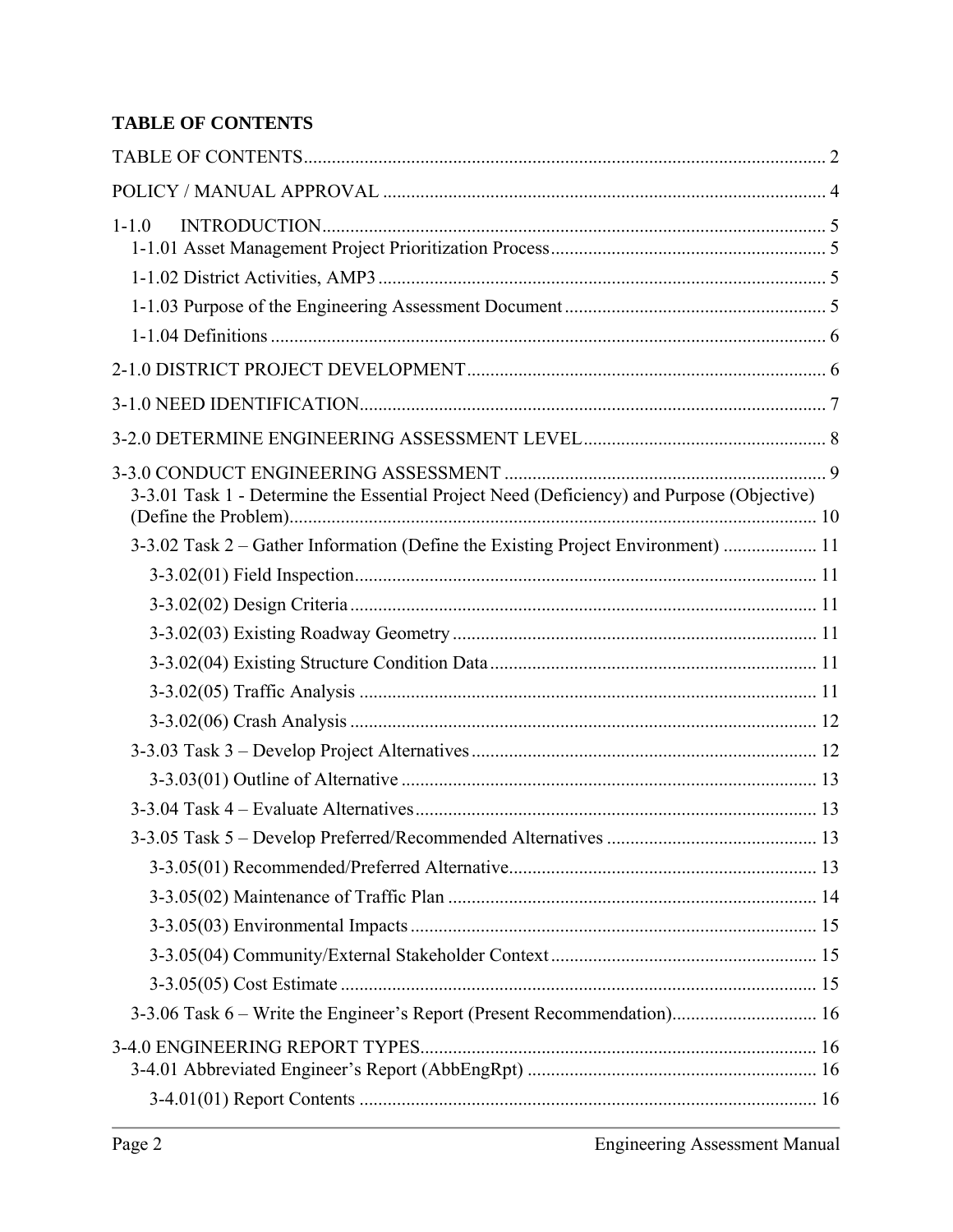| <b>FIGURES</b> |                                                                         | 21 |
|----------------|-------------------------------------------------------------------------|----|
| $1-1A$         | District Activities, Asset Management Project Prioritization Process 21 |    |
| $3-3A$         |                                                                         |    |
| $3-3B$         |                                                                         |    |
| $3-4A$         |                                                                         |    |
| $3-4B$         |                                                                         |    |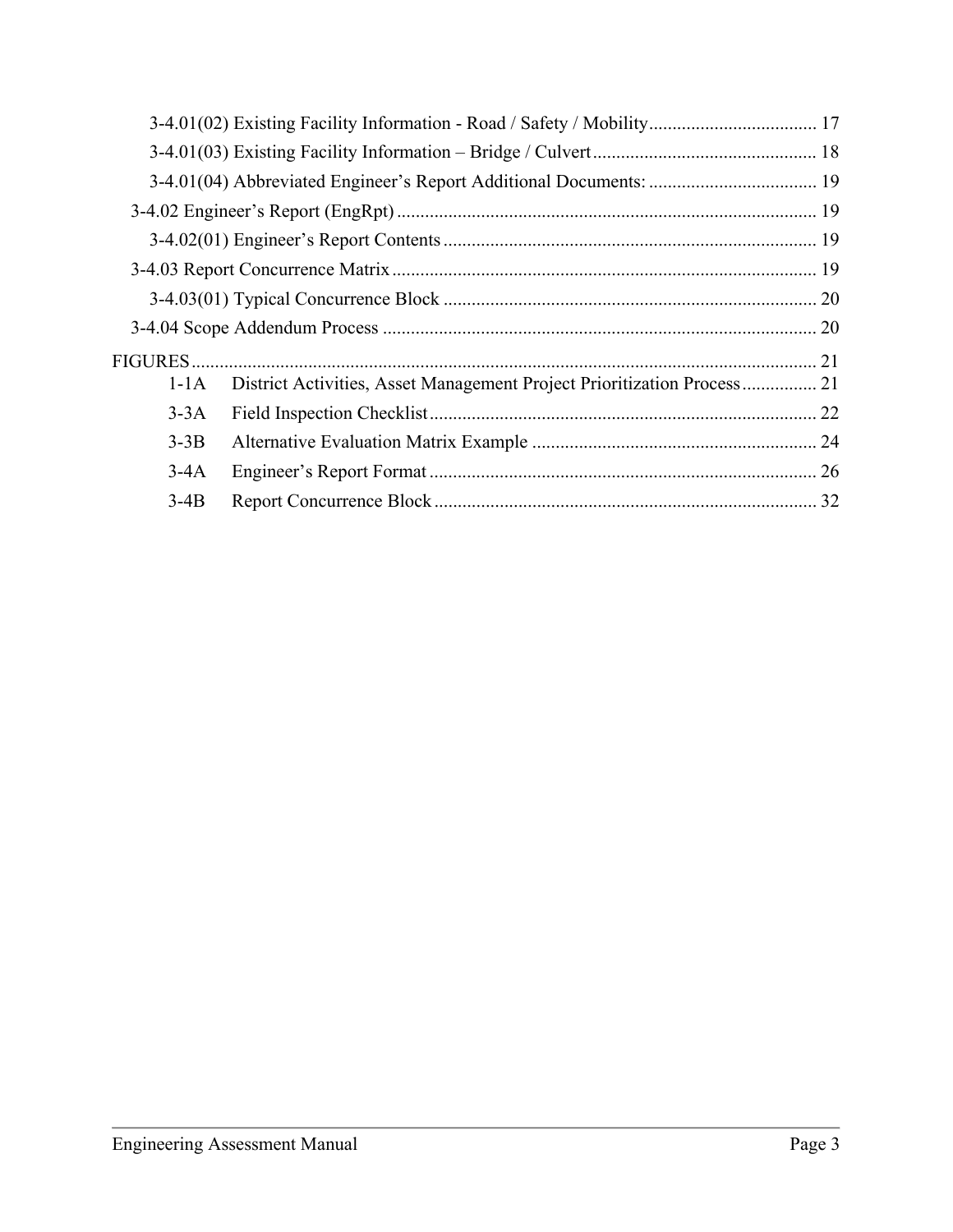#### POLICY / MANUAL APPROVAL

Transmitted herewith is the Engineering Assessment Manual for the Indiana Department of Transportation (INDOT). This manual replaces all previous versions of the INDOT Design Manual's Chapter 5, and will be used in lieu of that chapter.

Minor changes to this manual may be made via executive memorandum with approval from the Deputy Commissioner for Engineering and Asset Management or the Director of Statewide Technical Services. These changes will be incorporated into the copy of the Engineering Assessment Manual which is posted on the INDOT website.

Approved:

Louis Feagans, PE Director **Statewide Technical Services** 

Date

her Kennedv

Director Project & Program Delivery

Lyndsay Quist, PE

Deputy Commissioner Director Project & Program Support

 $1/0/18$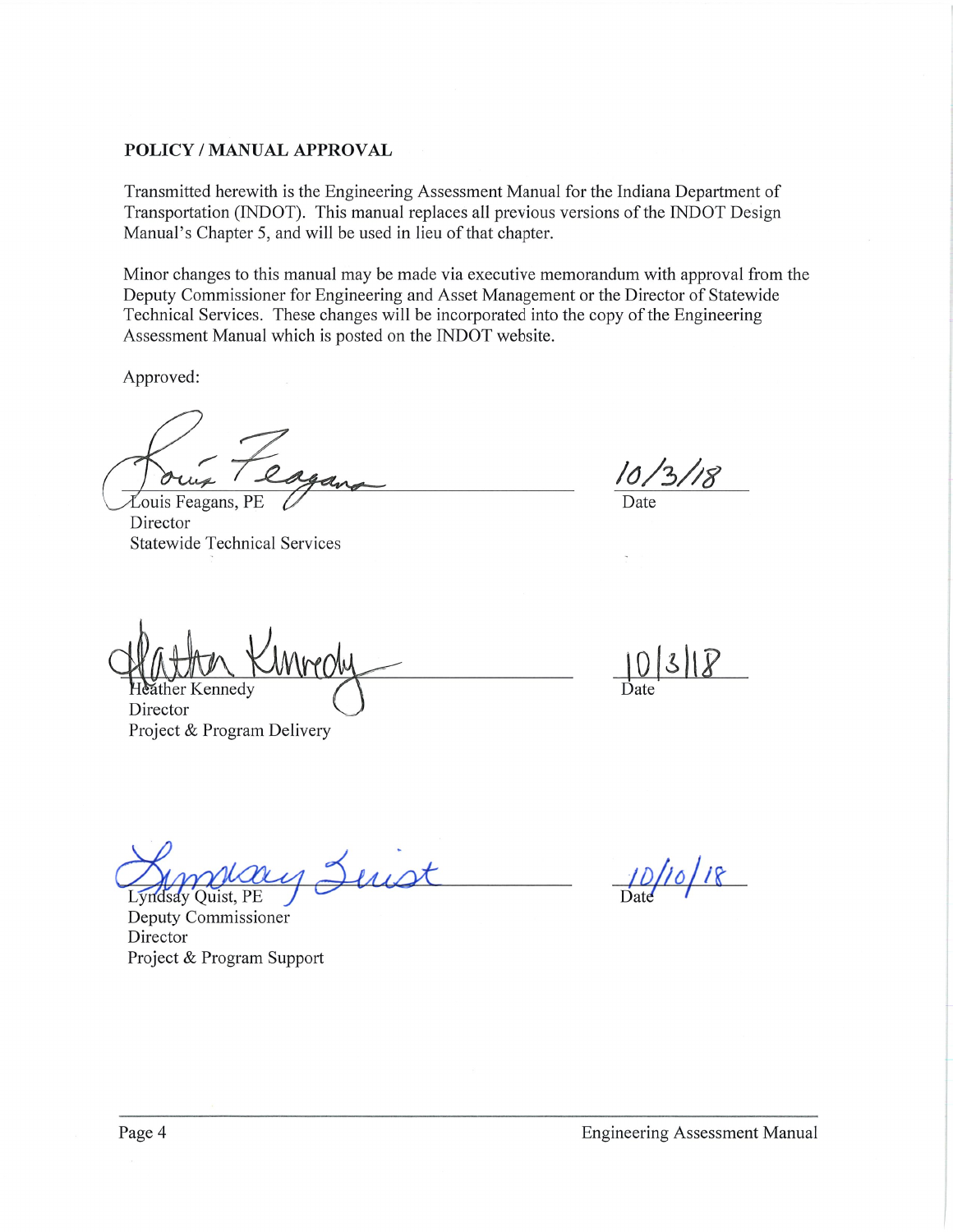### **ENGINEERING ASSESSMENT**

This manual provides processes and guidelines regarding development and evaluation of transportation improvement alternatives for a Department project. This manual outlines the processes and methods adopted by the Department to facilitate the engineering assessment process (i.e. project scope development) portion of asset management and project development.

The engineering assessment process is a transportation decision-making process that facilitates project development from concept through design hand-off. Each scoping activity is developed to facilitate informed decision making based on an appropriate level of project development and risk management. The process encourages communication among disciplines, requires documentation of the reasoning behind project related decisions, eliminates duplicated effort among disciplines, and provides for early identification of potential issues. Involvement of all disciplines during the early stages of scope development ensures that issues affecting project type, schedule, and costs can be correctly evaluated and anticipated.

Engineering assessment is a critical portion of the Department's Asset Management Project Prioritization Process. For each district, the engineering assessment process is led by the respective Technical Services Division and sets the conditions for successful project development through project selection, funding, design and construction.

#### **1-1.0 INTRODUCTION**

#### **1-1.01 Asset Management Project Prioritization Process**

This is INDOT's process for project development, selection and funding. The intent of this document is to define the engineering assessment portion of this process.

#### **1-1.02 District Activities, AMP3**

The published AMP3 process does not detail the engineering assessment phase of the project prioritization process. All projects moving into the project prioritization process should have some type of engineering assessment document completed prior to being scored and prioritized at the district level.

#### **1-1.03 Purpose of the Engineering Assessment Document**

The project scope development process produces an engineering assessment document that:

- Facilitates each district's initial portion of the Department's Asset Management Project Prioritization Process (AMP3)
- Documents the engineering assessment phase / early preliminary engineering phase of a project completed prior to the Asset Team Prioritization portion of AMP3 (commonly called Project Deliberation)
- Documents coordination and sets conditions for successful integration with internal and external project stakeholders
- Serves as a guide for subsequent project development activities (e.g. survey, design, rightof-way acquisition)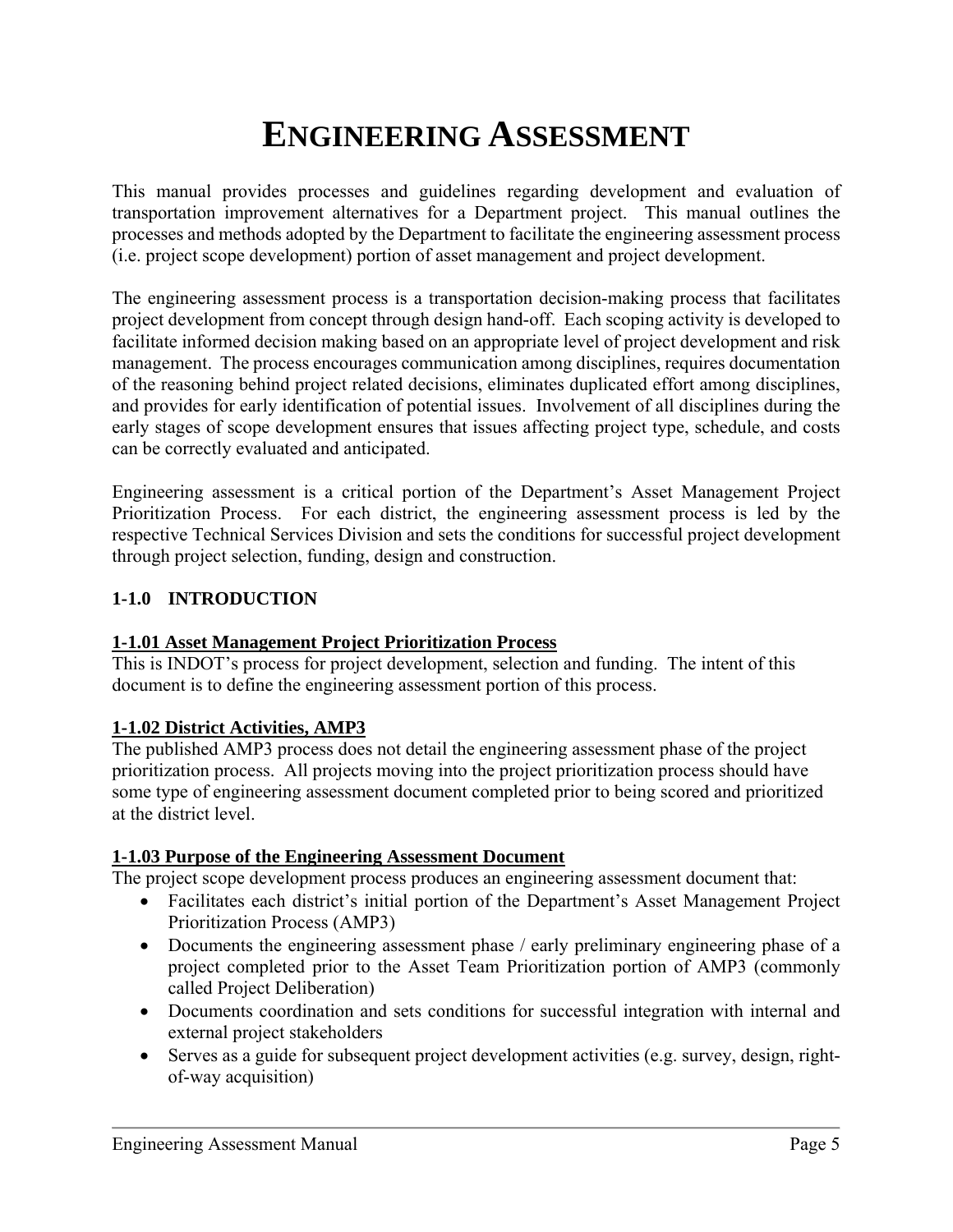- Establishes overall costs of reasonable improvement alternatives for analysis and comparison, sets baseline overall cost for preferred alternative(s)
- Establishes project Purpose and Need statement
- Selects and evaluates feasible project alternatives that will address the project's purpose and need.
- Serve as the public record of project decisions and is defensible

#### **1-1.04 Definitions**

Engineer. Individual responsible for conducting engineering assessment and developing documents for same. May be either an Asset Engineer or a Scoping Engineer.

Asset Owner/Engineer. District staff within the Technical Services Division that are the asset leads for the following asset groups: Bridge / Roadway / Safety / Mobility.

IDM. The Indiana Design Manual. Available here: https://www.in.gov/indot/design\_manual/design\_manual\_2013.htm

TMP. Transportation Management Plan. A transportation management plan (TMP) is an overall strategy for accommodating traffic during construction. The TMP not only must address the alternatives confined to the project site, but it must also evaluate the impact traffic will have on the entire corridor. The TMP will address the proposed traffic-control plan, alternative traffic control applications, the effect traffic will have on other facilities, local concerns, cost effectiveness of various alternatives, etc. See IDM Ch 503 for greater detail regarding TMP documentation and process.

#### **2-1.0 DISTRICT PROJECT DEVELOPMENT**

Developing an accurate and complete engineering assessment requires participation from a variety of stakeholders. The following table lists which individuals provide input for projects in development, generally after the identification of the project need and before the project deliberation process.

| Position                           | Role                  | Responsibility                      |
|------------------------------------|-----------------------|-------------------------------------|
| <b>Technical Services Director</b> | Support/Approval      | Provides informational support,     |
| (TSD)                              |                       | confirms need for project, and      |
|                                    |                       | advocates for support from other    |
|                                    |                       | Departments.                        |
| System Asset Manager (SAM)         | Support/Approval      | Provides informational support and  |
|                                    |                       | project approval. Approves District |
|                                    |                       | project priorities as needed.       |
|                                    |                       | Facilitates coordination between    |
|                                    |                       | projects and asset engineers.       |
| <b>District Scoping Manager</b>    | Review / Facilitation | Summarizes project and ensures all  |
| (DSM)                              | / Approval            | stakeholder input is provided and   |
|                                    | Recommendation        | noted. Provides quality control     |
|                                    |                       | review over engineering assessment  |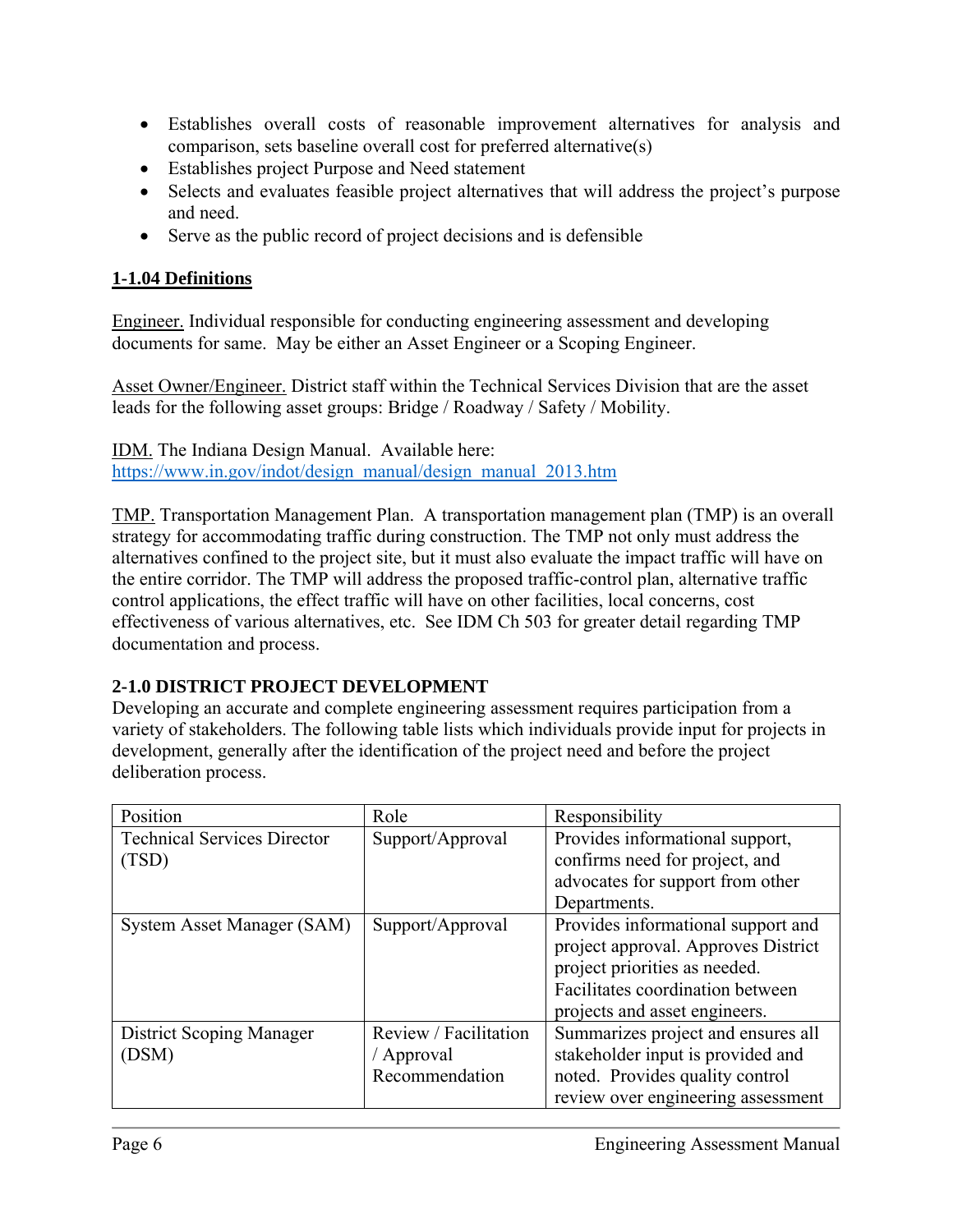| Position                              | Role                | Responsibility                        |
|---------------------------------------|---------------------|---------------------------------------|
|                                       |                     | documents. Facilitates engineering    |
|                                       |                     | assessment process.                   |
| Capital Program Management            | Support             | Provides/ensures Department           |
| Director (CPMD)                       |                     | participation from In-house Design,   |
|                                       |                     | Environmental Services, R/W,          |
|                                       |                     | Utilities, and Railroads.             |
| <b>Consultant Services Manager</b>    | Support             | Provides/ensures support from         |
|                                       |                     | <b>Consultant Services including</b>  |
|                                       |                     | expected development time and         |
|                                       |                     | other informational support.          |
| <b>District Asset Engineers</b>       | Asset Lead/Approval | Provides information regarding the    |
| Pavement                              | Recommendation      | primary treatment and ancillary       |
| <b>Bridge</b>                         |                     | treatment items as well as            |
| Safety                                |                     | recommending scope approval.          |
| Mobility                              |                     | Develops project prioritization for   |
|                                       |                     | approval by SAM if needed.            |
| District Maintenance Director /       | Support             | Provides/ensures support from         |
| <b>Sub District Manager</b>           |                     | Maintenance including participation   |
|                                       |                     | from Maintenance Units, existing or   |
|                                       |                     | historic issues relevant to the       |
|                                       |                     | project, and other informational      |
|                                       |                     | support.                              |
| District Traffic Engineer             | Support/Asset Lead/ | Provides traffic support to project   |
|                                       | Approval            | development. May have asset           |
|                                       | Recommendation      | engineer responsibilities relative to |
|                                       |                     | safety and/or mobility project        |
|                                       |                     | development. Provide guidance and     |
|                                       |                     | direction for MOT                     |
|                                       |                     | recommendations.                      |
| <b>District Construction Director</b> | Support             | Provides/ensures support from         |
| (DCD)                                 |                     | construction including participation  |
|                                       |                     | from the Area Engineer, input for     |
|                                       |                     | MOT recommendations, and other        |
|                                       |                     | informational support.                |

#### **3-1.0 NEED IDENTIFICATION**

| <b>Step</b>            | By Whom                                                                            | Output                                                             |
|------------------------|------------------------------------------------------------------------------------|--------------------------------------------------------------------|
| Need<br>Identification | District Asset<br>Engineers ( <i>i.e.</i><br>roadway, bridge,<br>safety, mobility) | Initial Project On-line Application<br><b>Preliminary Analysis</b> |

District Asset Engineers begin the engineering assessment process by identifying asset shortfalls/deficiencies/transportation improvements and answering the following questions: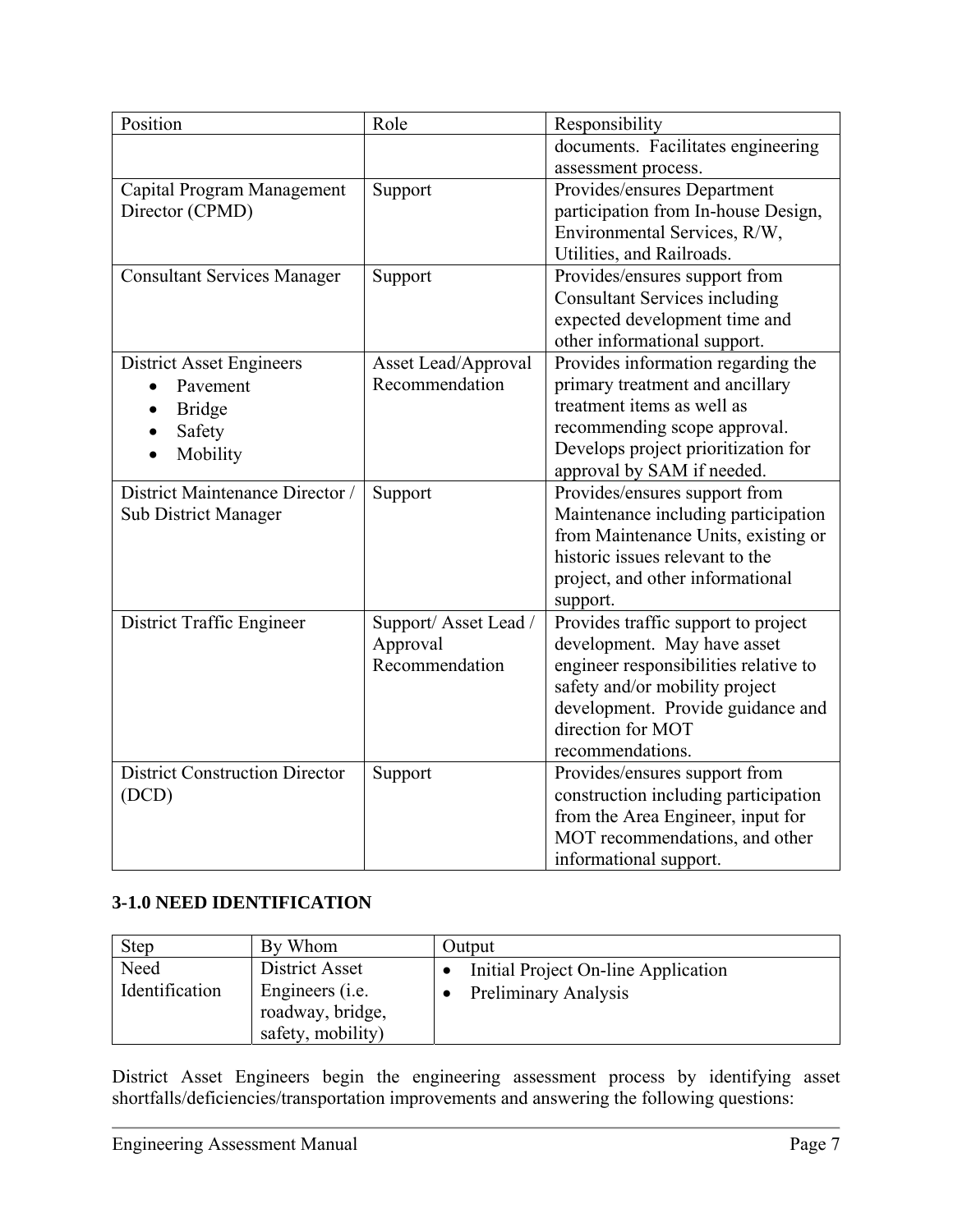- What is the asset shortfall/deficiency/needed system improvement?
- What is the cause of the asset deficiency?
- What is the desired condition of the asset?
- What is the proposed solution (short term / long term) to correct the asset deficiency?
- Where is the asset and issue located?
- When should this issue be addressed?
- Why does this issue need to be addressed?

Once the District Asset Engineer(s) have identified the asset deficiency and desired asset performance, the following information is captured through INDOT's online GIS application "INDOT Project Miniscope":

- (Where) Corridor / Route
- (Where) Location of asset issue/concern
- (What/Why) Asset issue/concern/shortfall
- (What) Tentative project work type to address issue/shortfall/improvement of asset
- (When) Desired construction timeframe

#### **3-2.0 DETERMINE ENGINEERING ASSESSMENT LEVEL**

| <b>Step</b>                                | By Whom                             | Output                                                                                                                                                                                                                                    |
|--------------------------------------------|-------------------------------------|-------------------------------------------------------------------------------------------------------------------------------------------------------------------------------------------------------------------------------------------|
| Engineering<br>Assessment<br>Determination | <b>District Scoping</b><br>Managers | Determine the level of engineering assessment<br>required for each project<br>Determination of responsible personnel to<br>conduct engineering assessment and develop<br>the required scoping document (i.e. INDOT or<br>consultant, etc) |

| Engineering               | Non-Complex                                                            | Complex                                                                                                                                                                                                             |
|---------------------------|------------------------------------------------------------------------|---------------------------------------------------------------------------------------------------------------------------------------------------------------------------------------------------------------------|
| Assessment Level          |                                                                        |                                                                                                                                                                                                                     |
| Criteria                  | Directed alternative; no alternative<br>$\bullet$<br>analysis required | • No clear alternative; alternative<br>analysis required<br>Historic bridges<br>Interchange access<br>$\bullet$<br>Safety analysis with no directed<br>treatment<br>Mobility analysis with no directed<br>treatment |
| Engineering               | Abbreviated engineering assessment =                                   | Full engineering assessment $=$ Full                                                                                                                                                                                |
| <b>Assessment Product</b> | Abbreviated Engineer's Report<br>(AbbEngRpt)                           | Engineer's Report<br>(EngRpt)                                                                                                                                                                                       |
| Work Types                | Bridge:                                                                | <b>Bridge</b>                                                                                                                                                                                                       |
| Common to the             | • Bridge rehabilitation or repair $(2)$                                | Bridge replacement (all types) (1)<br>$\bullet$                                                                                                                                                                     |
| Assessment Level          | Bridge deck (all type of modification)<br>٠                            |                                                                                                                                                                                                                     |
|                           | Bridge thin deck overlay<br>٠                                          | Mobility                                                                                                                                                                                                            |
|                           | Replace superstructure                                                 | New bridge<br>$\bullet$                                                                                                                                                                                             |
| NOTE: This is not a       | Bridge widening                                                        | • New interchange                                                                                                                                                                                                   |
| definitive list of how    | • Bridge painting                                                      | Interchange modification<br>$\bullet$                                                                                                                                                                               |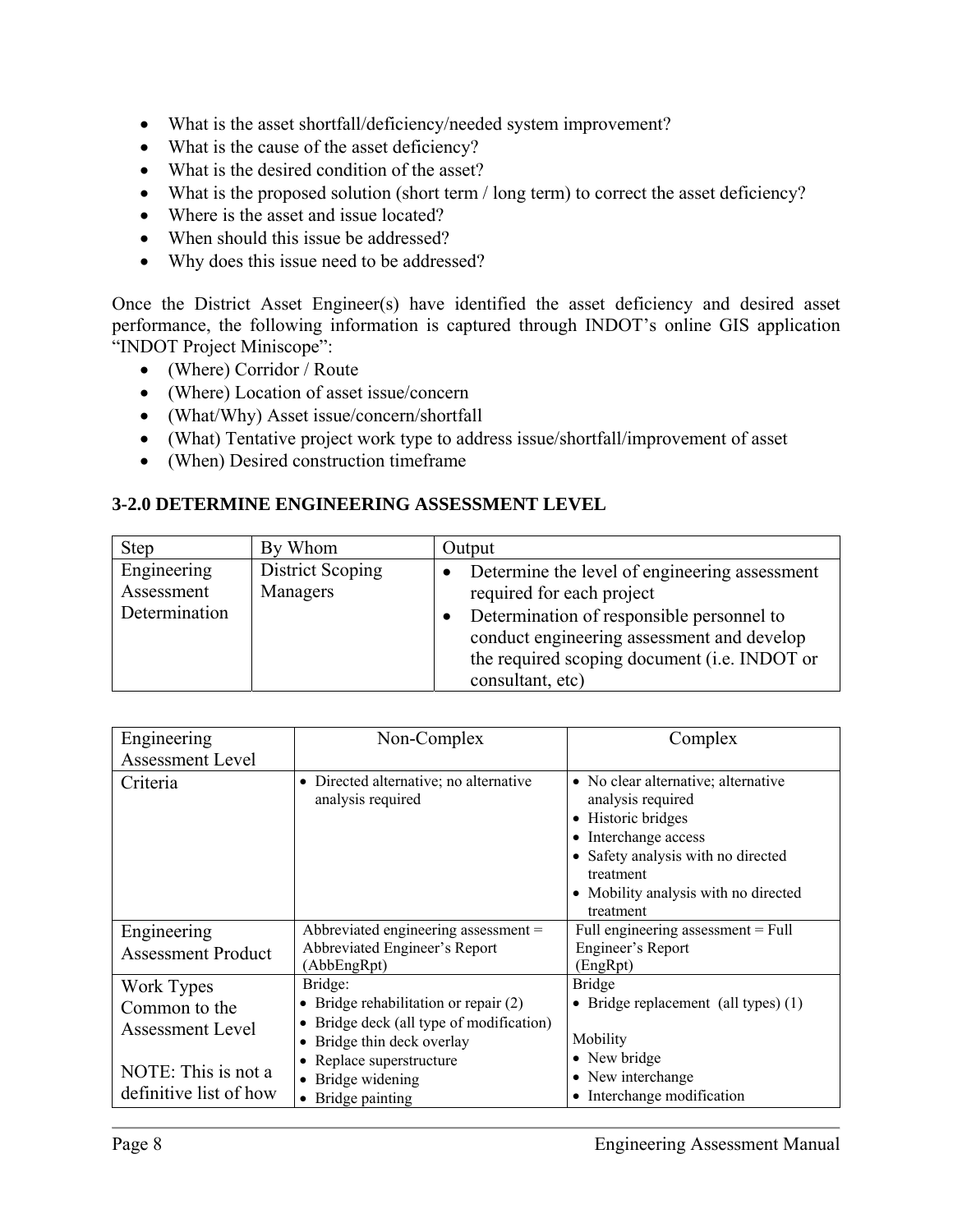| Engineering<br><b>Assessment Level</b>                                                                                                                            | Non-Complex                                                                                                                                                                                                                                                                                                                                                                                                                                                                                                                                                                                                                                                                                           | Complex                                                                                                                                                                                                                                                                                           |
|-------------------------------------------------------------------------------------------------------------------------------------------------------------------|-------------------------------------------------------------------------------------------------------------------------------------------------------------------------------------------------------------------------------------------------------------------------------------------------------------------------------------------------------------------------------------------------------------------------------------------------------------------------------------------------------------------------------------------------------------------------------------------------------------------------------------------------------------------------------------------------------|---------------------------------------------------------------------------------------------------------------------------------------------------------------------------------------------------------------------------------------------------------------------------------------------------|
| these work types<br>should be assessed.<br>Project context and<br>engineering<br>judgement needs to<br>be the ultimate<br>determination of<br>assessment efforts. | · Substructure repair/rehabilitation<br>Bridge maintenance and repair<br>• Repair/replace joints<br>• Arch reconstruction/repair<br>Small Structure replacement (3)<br>• New small structure $(3)$<br>• Small structure pipe lining $(3)$<br>Mobility<br>• Auxiliary lane all types<br>Roadway<br>• HMA, PM Overlay<br>• HMA Overlay, Structural<br>• HMA Functional on PCCP<br>• Crack sealing<br>• PCCP Patching<br>• Profiling, PCCP<br>• PCCP, clean and seal joints<br>• Partial $3-R$<br>• Surface treatments, all types<br>• Concrete pavement restoration (CPR)<br>• Shoulder rehab and repair<br>Safety<br>• Curve correction<br>Sight correction, all types<br>• Sight distance improvement | • Added capacity<br>Roadway<br>• Road rehab $(3R/4R)$<br>• Road reconstruct $(3R/4R)$<br>Crack and seat, all types<br>Rubblize<br>PCCP on PCCP pavement<br>$\bullet$<br>Storm sewer repair/replace (3)<br>Pump/lift station<br>$\bullet$<br>Pavement replacement, all types<br>• Slide correction |

Notes:

- (1) Bridge replacement requires a structure, size and type report during design.
- (2) Rehabilitation work is non-complex minus rehabilitation on a historic structure.
- (3) Requires hydraulic analysis which should be done as part of the engineering assessment process

Engineering judgement should be used to ensure that the project context is reviewed with the project work type. Work type alone cannot dictate the level of engineering assessment required for an individual project.

Each project must have a type of engineer's assessment document completed prior to moving through the Department's Asset Management Project Prioritization Process.

#### **3-3.0 CONDUCT ENGINEERING ASSESSMENT**

The tasks in the following sections are listed in order of prevailing use in practice. However, an individual project may vary in level of effort and processing order. The user must use flexibility when applying these guidelines. Projects that do not require a full Engineer's Report may not utilize all of these steps. Frequently, the Engineer is developing an assessment based on a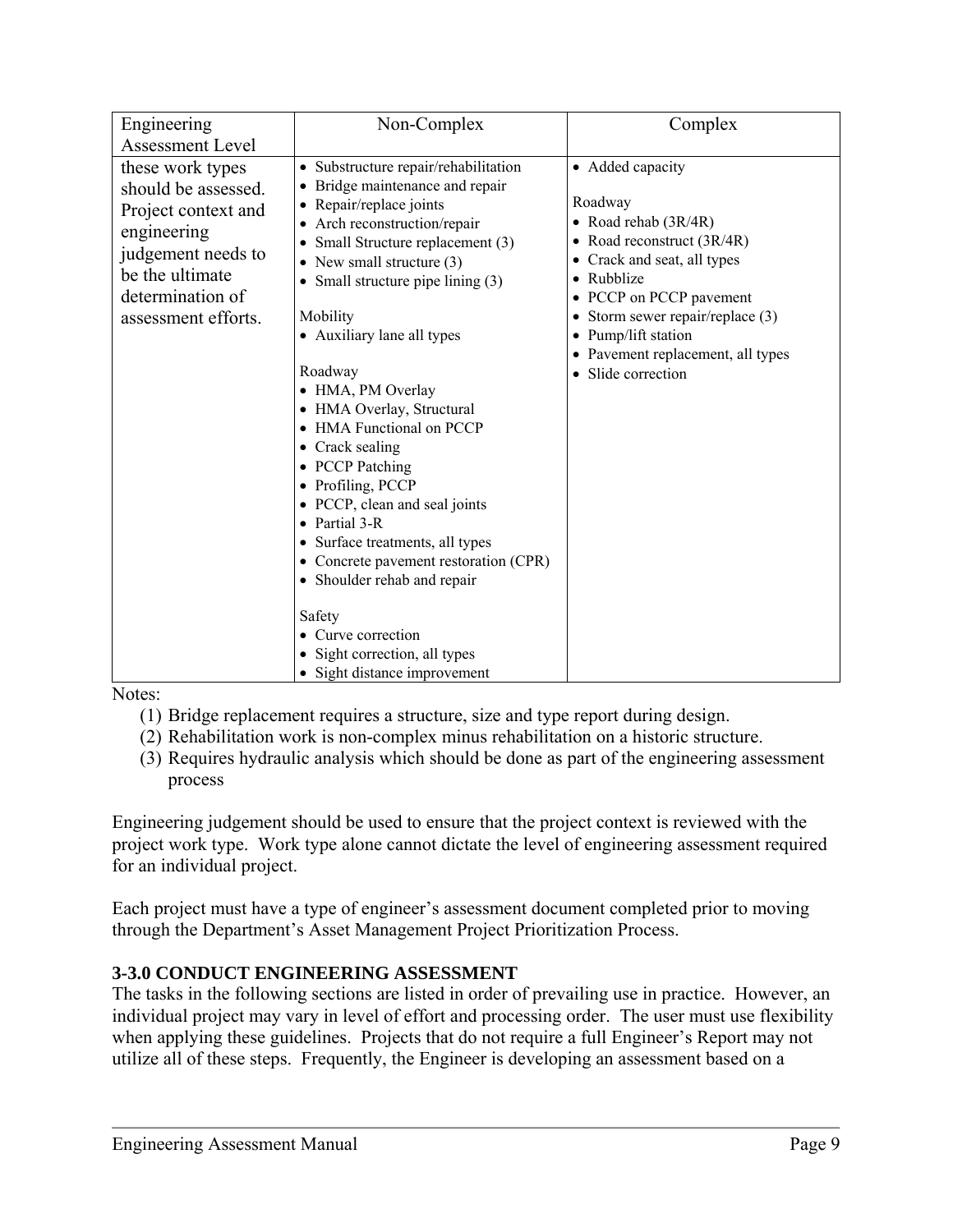directed alternative from the District's Asset Engineer. The engineering assessment and alternative analysis is then limited to the directed alternative and the "No Build" alternative.

#### **3-3.01 Task 1 - Determine the Essential Project Need (Deficiency) and Purpose (Objective) (Define the Problem)**

Primary Task Assignment: Asset Engineer Supporting: Scoping Engineer Engineering Assessment Level: Both (Non-complex and Complex)

Engineering assessment seeks to establish an action plan that satisfies the project objectives while minimizing agency and user costs. The purpose and need statement within the engineering assessment document serves as the basis for system-wide improvements and individual project development.

Every project should have a well-defined and documented purpose-and-need statement that specifies the problem to be solved and future goals of the corridor/system to be achieved by the proposed project. Any features that do not directly support the purpose-and-need statement should be re-evaluated, redesigned, or eliminated.

Initial statements of project purpose and need are determined in the beginning stages of engineering assessment and should precede development of any other activity within the assessment phase of a project.

The project Purpose and Need Statement establishes why the project is required. It develops a shared understanding of the transportation problems and desired performance of an asset as a result of the project. The Purpose and Need Statement helps to:

- Define a project's scope;
- Develop and evaluate alternatives;
- Achieve environmental streamlining;
- Identify potential context sensitive solutions;
- Allow transportation decisions to be legally defensible;
- Justify impacts and spending of funds; and
- Comply with other federal environmental laws.

The Purpose and Need Statement development process is as follows:

- 1. Review system performance
- 2. Identify gaps in system performance
- 3. Identify problems to be fixed  $\rightarrow$  *Project Need*
- 4. Establish desired facility/asset performance → *Project Purpose*

A "need" is an underperforming aspect of your transportation system; a problem to correct. A "purpose" identifies how the transportation facility/asset should perform after implementing the project. Note that a "purpose" allows for a reasonable range of alternatives, and does not define evaluation criteria for alternatives within the statement (i.e. "seek the most cost effective solution"). **Do not write the purpose as a specific solution**.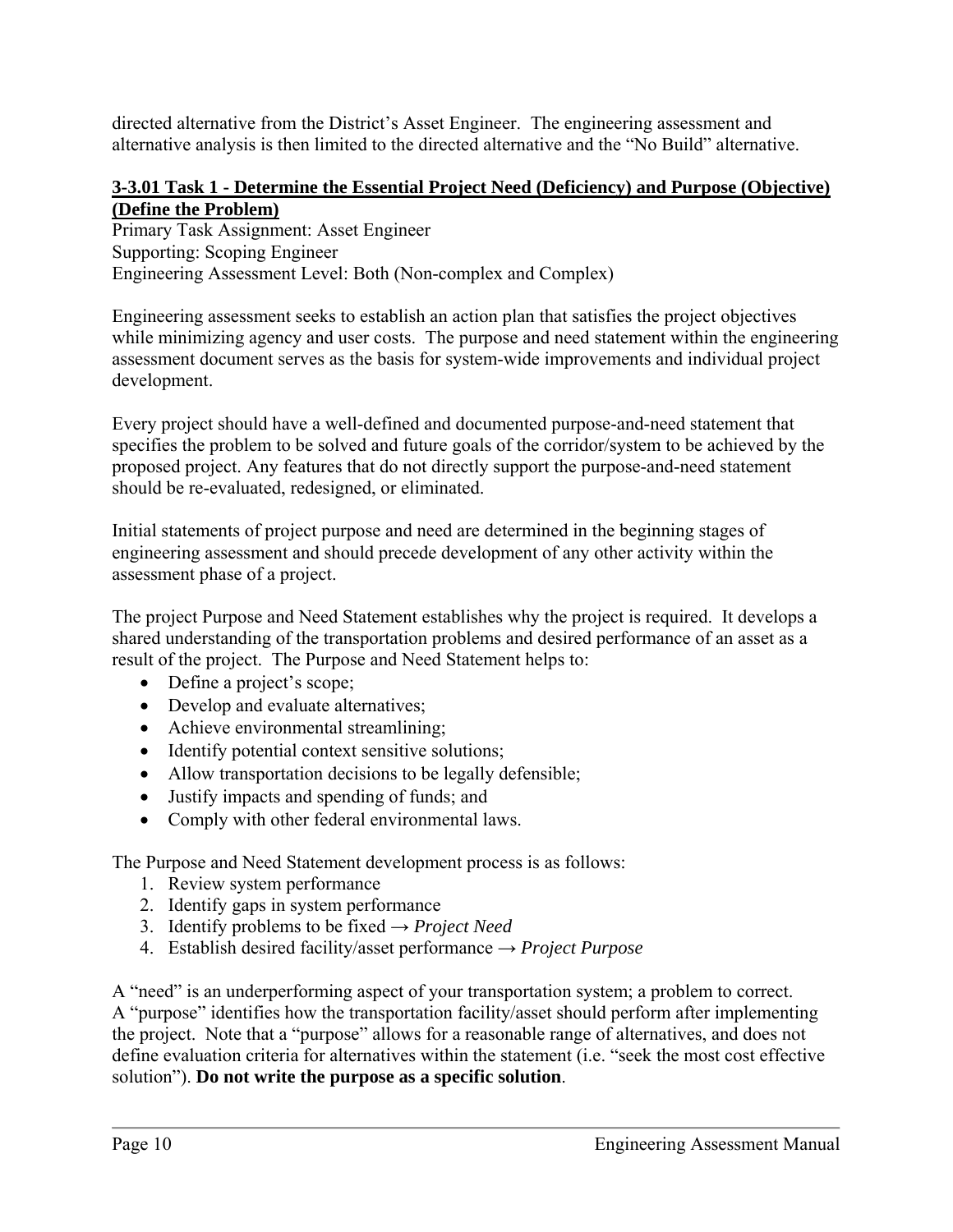#### **3-3.02 Task 2 – Gather Information (Define the Existing Project Environment)**

Primary Task Assignment: Scoping Engineer Supporting: Asset Engineer Engineering Assessment Level: Both (Non-complex and Complex)

Once the Purpose and Need statement is developed, the Engineer continues to gather information relevant to the project. Gathering information begins with defining the purpose and need, and continues throughout the engineering assessment process.

#### **3-3.02(01) Field Inspection**

Engineering Assessment Level: As Required by the Engineer

Field check during the engineering assessment phase may be done based on engineering judgement by the Scoping Engineer or Asset Engineer. Consideration should be given to the amount of time available to develop the engineering assessment for individual projects. Input from all stakeholders is necessary, though it may be very difficult to schedule field checks which includes all stakeholders for every project in the assessment process at the district level. Engineering judgement and creativity are critical to reviewing the existing conditions of a project firsthand, and gaining input from the stakeholder group. The Field Inspection Checklist (Figure 3-3A) may be used as a guide for conducting the field inspection.

#### **3-3.02(02) Design Criteria**

Engineering Assessment Level: Both (Non-complex and Complex)

Select the applicable design criteria based on the project's work type and functional classification. See Chapters 40 and 53 through 56 for more information. Engineer should develop an initial assessment of the design criteria based on the level of capital improvement intended by the project work type.

#### **3-3.02(03) Existing Roadway Geometry**

Engineering Assessment Level: Both (Non-complex and Complex)

Based on the project work type, compare existing conditions to the selected geometric criteria. Identify deficiencies in Level 1 and Level 2 design criteria. Note whether any deficiencies should be addressed by the project or if any design exceptions are anticipated.

#### **3-3.02(04) Existing Structure Condition Data**

Engineering Assessment Level: Both (Non-complex and Complex)

Compare existing conditions to the desired condition data. Bridge and culvert condition data may be found in INDOT's Bridge Inspection Application System (BIAS).

#### **3-3.02(05) Traffic Analysis**

Engineering Assessment Level: Both (Non-complex and Complex)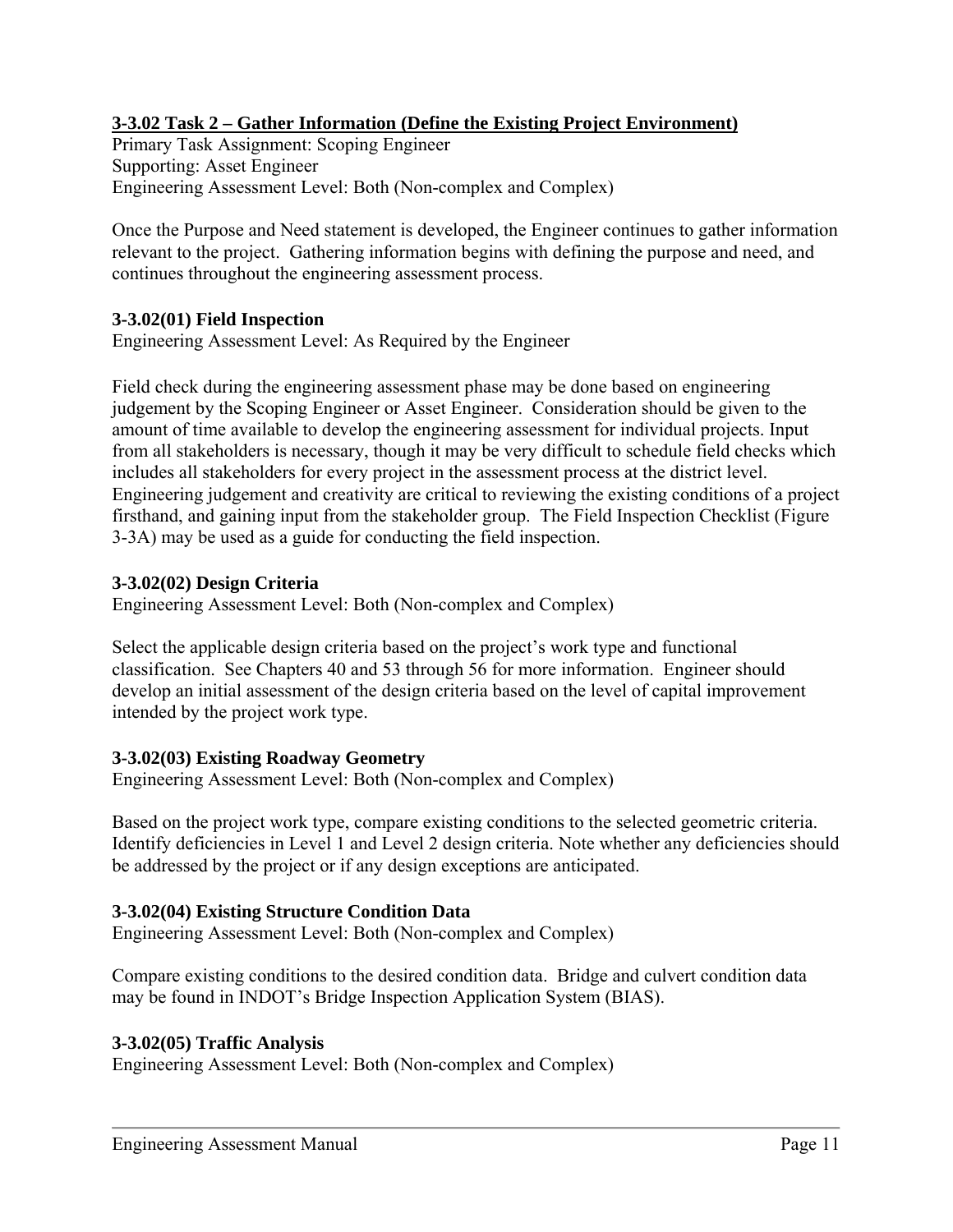Some form of traffic analysis is required for all projects. Traffic analysis is defined as one of two types:

- 1. Capacity Analysis: This analysis should only be performed when Level of Service (LOS) is insufficient, and the need of the project requires an increase in the capacity of the asset. Use the Transportation Research Board's *Highway Capacity Manual* and companion software (or compatible software/methods) for LOS analysis. See Chapter 41 for more information.
- 2. Traffic Forecast: At a minimum, traffic analyses should determine current- (base-) year and design-year (typically twenty years after construction) AADT. The most recent traffic data is available from the Traffic Count Database System (TCDS) which is accessible from the Department's Traffic Data webpage http://www.in.gov/indot/2469.htm, or directly from indot.ms2soft.com. Official traffic counts with projections are provided by the Technical Planning Support & Programming Division Office of Traffic Statistics. A request for a project traffic forecast should be made through the INDOT Technical Applications Pathway (ITAP). An ITAP user account and access to the Traffic Forecasting Requests application will be required.

#### **3-3.02(06) Crash Analysis**

Engineering Assessment Level: Both (Non-complex and Complex)

Crash analysis may be required by the Engineer to facilitate assessment of a project. In cases where analysis is not specifically required, engineering judgement is required to determine need for crash analysis and possible counter measures. Crash analysis may also be done to facilitate evaluation of possible design exceptions.

See Section 55-8.0 for further guidance on conducting a crash analysis.

#### **3-3.03 Task 3 – Develop Project Alternatives**

Engineering Assessment Level: Complex only

This section should only be utilized for a full engineering assessment where alternative analysis is required. For engineering assessment where District Asset Management staff have directed an alternative, move to Task 5 "Develop Recommended Alternative"

There may be directed alternative analysis requirements for engineering assessment based on a specific project or work type. The following are engineering assessment processes that have directed alternative analysis:

- Intersection analysis / improvement: http://www.in.gov/indot/files/ROP\_IntersectionDecisionGuide.pdf
- Historic bridge alternative analysis: https://www.in.gov/indot/2531.htm
- Interchange access request: https://www.in.gov/indot/files/State%20of%20Indiana%20Interstate%20Access%20Requ est%20Procedures\_5-2018.pdf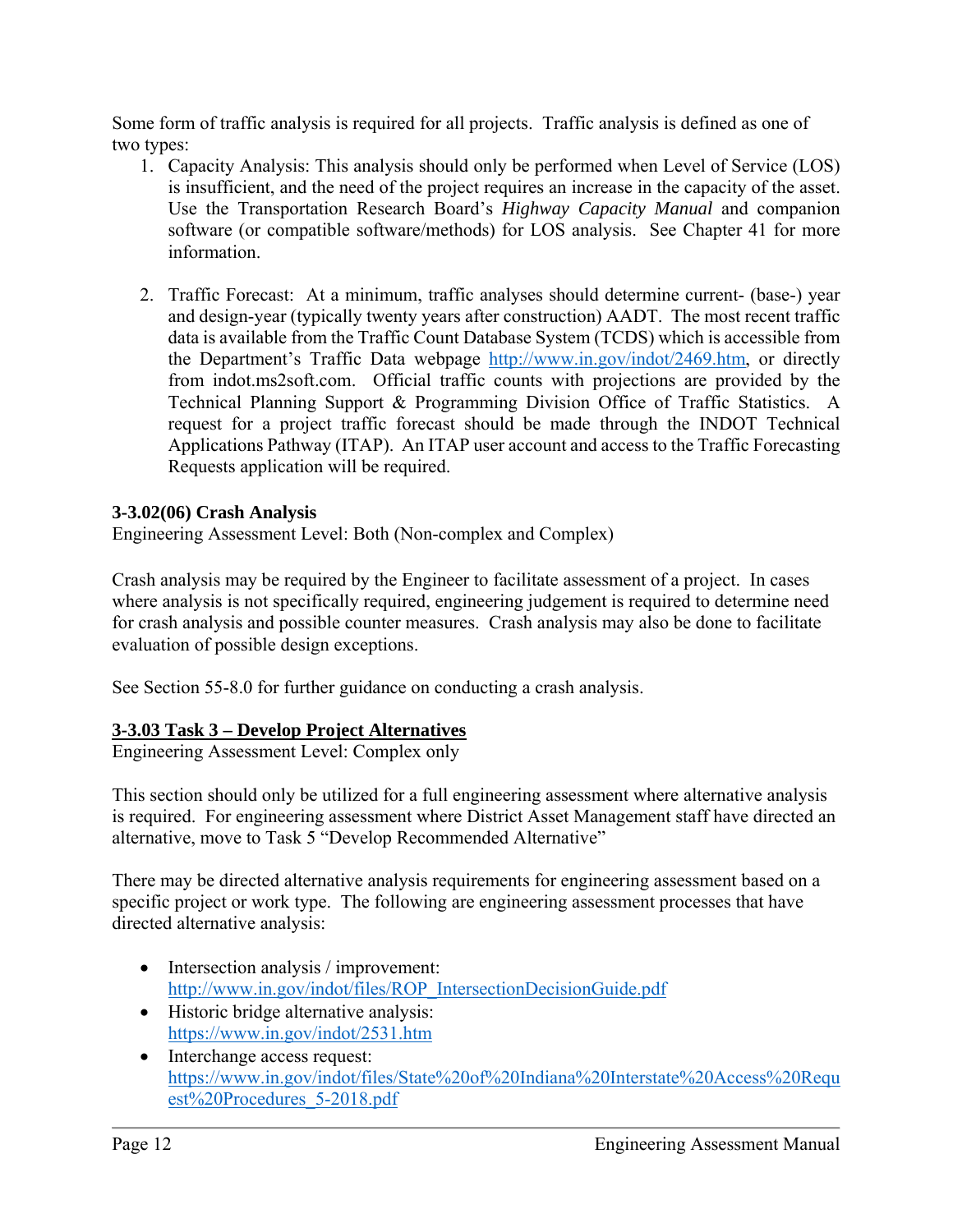#### **3-3.03(01) Outline of Alternative**

Engineering judgment and coordination with project stakeholders are used in the development of conceptual solutions. Although there may be an infinite number of alternatives that solve a particular asset need, the engineer should address only those alternatives which are reasonable, prudent, practicable, and constructible. The alternatives that are developed in this step must satisfy the purpose and need, have logical termini, demonstrate independent utility, and must not restrict the consideration of future alternatives.

Sufficiently outline the plan to allow informed comparison with competing alternatives, and convey the full scope-of-work to end-users (i.e., design engineers, environmental scientists, etc) of the Engineer's Report. The explanation may be presented in the form of drawings and/or written text. Essential elements include the typical cross section, horizontal (and, if required, vertical) alignment, major structures, and project limits. Additional detail regarding right-of-way impacts, construction costs, and maintenance of traffic during construction are only provided in this section if they have a direct bearing on the alterative comparison later in the report.

#### **3-3.04 Task 4 – Evaluate Alternatives**

Engineering Assessment Level: Complex only

This process is similar in concept to the process outlines in INDOT's "Procedures Manual for Preparing Environmental Documents". Evaluation criteria used for this step may be quantitative or qualitative, although quantitative criteria are preferred. Examples of criteria include cost, level of service, safety, impacts to the human and natural environment, engineering design issues, land use, and right of way acquisition. Evaluation criteria shall include the project specific major factors that directly impact the evaluation and selection of the preferred alternative.

The documentation should identify all alternatives that were considered, describe the criteria and methodology that were used, define the no-build solution, identify solutions that were eliminated (and why each was eliminated), present the estimated costs for each solution, and recommend an alternative for further consideration. A matrix is strongly suggested as a clear way to present the results of the analysis. The alternative that survives this screening process is developed as the preferred alternative. Documentation and description of this process is required. A summary matrix is helpful, but is not a stand-alone documentation of the evaluation process.

See Figure 3-3B Alternative Evaluation Matrix for examples of how to present a summary of analysis results.

#### **3-3.05 Task 5 – Develop Preferred/Recommended Alternatives**

#### **3-3.05(01) Recommended/Preferred Alternative**

Engineering Assessment Level: Both (Non-complex and Complex)

Develop the proposal (i.e., recommendation or selected preferred alternative) in sufficient detail to the extent that the alignment and design features of the roadway are established, drainage needs are accommodated, environmental impacts may be outlined, and right-of-way requirements are determined at a preliminary level.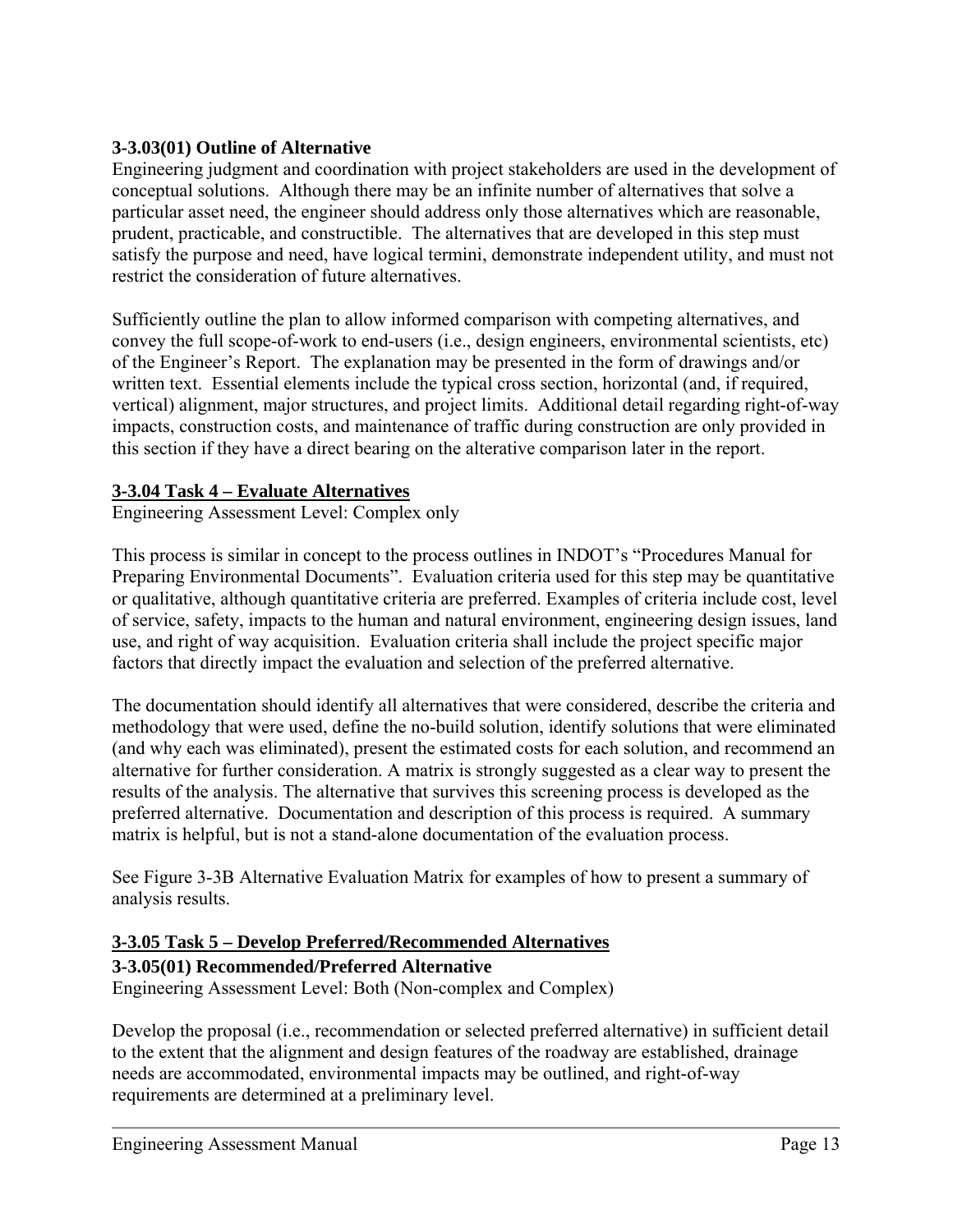*Example (from an abbreviated engineer's report):* 

*The existing pavement structure on SR2 will undergo a mill of 1.5 inches and overlay with 1.5 inches of HMA. This alternative was selected as the most economically feasible alternative that meets the project's purpose and need. Other alternatives were reviewed and found to be either economically unfeasible or they did not meet the project's need nor achieve the project's purpose.* 

*Pavement patching is anticipated on this project. Remove and replace any damaged curb within project limits. Adjust existing castings within project limits to finish grade and replace any curb inlets that are damaged and unsafe. Existing guardrail replacement is not required. Field review sheet signs within project limits to determine if replacement is warranted. Field review existing curb ramps to determine if ramps are within current PROWAG standards or require replacement.* 

#### **3-3.05(02) Maintenance of Traffic Plan**

Engineering Assessment Level: Both (Non-complex and Complex)

Analyze the options for maintenance of traffic during construction as outlined in Chapters 81 and 82. The engineer preparing the engineering assessment may choose to utilize the Traffic Control Plan Checklist (https://www.in.gov/dot/div/contracts/design/dmforms/EChk82-7A.doc) to facilitate initial definition of the environment for the maintenance of traffic plan. Do not defer selection of a conceptual maintenance of traffic plan until the design phase of the project. The maintenance of traffic plan may add significant cost to a project. There are projects where the maintenance of traffic plan warrants an alternative analysis due to the impact of the maintenance of traffic plan on the overall scope of the project. In some cases the feasibility of the maintenance of traffic plan is the required alternative analysis for a project.

If circumstances warrant, the Scoping Engineer is charged with forming and, at least initially, steering the transportation management action group according to the criteria described in Chapter 503. The scope should determine mobility significance per Chapter 503 and provide a statement to that effect in the engineering assessment document.

#### Mobility Significant Project Statement:

*"This project is considered a mobility significant project per IDM Section 503-2.02. The draft Transportation Management Plan (attached) is provided to guide efforts to ensure that the work zone activity and maintaining traffic plan is integrated with project stakeholders."* 

#### Not Mobility Significant Project Statement:

*"This project is not considered a mobility significant project per IDM Section 503-2.02. The following is the temporary traffic control plan concept that may be used for the project:"* 

The maintenance of traffic plan initially developed by the Engineer should be developed to the degree needed to facilitate cost estimation for the project. The Designer should evaluate the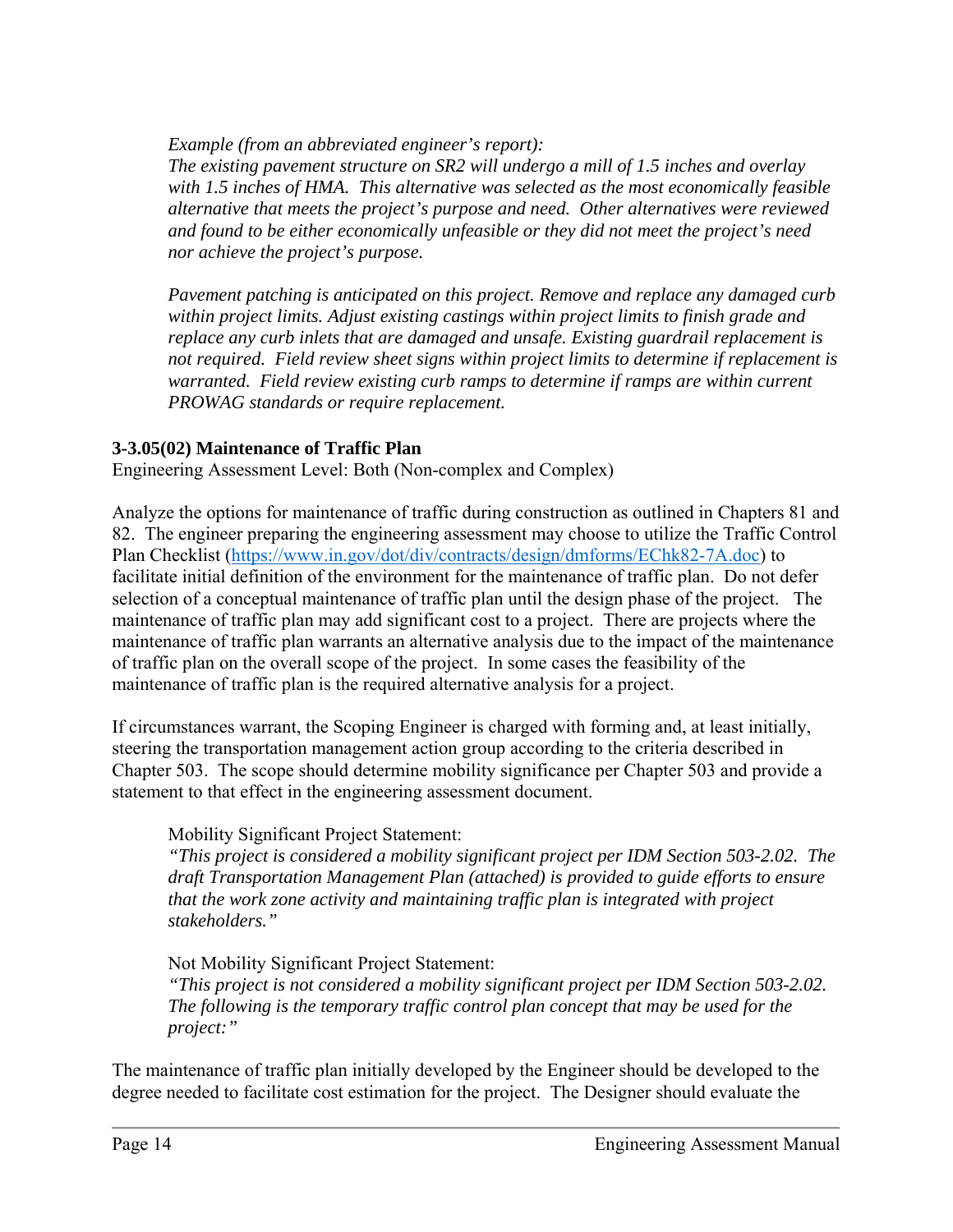maintenance of traffic concept provided in the engineering assessment document to ensure relevance and completeness prior to developing the final maintenance of traffic plan.

#### **3-3.05(03) Environmental Impacts**

Engineering Assessment Level: Both (Non-complex and Complex)

The engineering assessment is an integral part of a larger group of pre-design activities that form the basis for compliance with the National Environmental Policy Act (NEPA) for study and disclosure of socio-economic and environmental impacts precipitated by a project. The engineering assessment document is developed considering the variety of possible environmental factors impacting project development. The Engineer should consult with the environmental manager to evaluate the environmental impacts of the directed/preferred alternatives under consideration as needed. This cooperative effort will be documented in the engineering assessment document and may be used by the environmental manager in documenting environmental assessment. Projects vary in the level of environmental oversight necessary to satisfy NEPA.

#### **3-3.05(04) Community/External Stakeholder Context**

Engineering Assessment Level: Both (Non-complex and Complex)

Stakeholder engagement is a key aspect of a successful project. Seeking stakeholder input during the engineering assessment portion of a project:

- Minimizes design changes, particularly late in the project development process
- Develops partnerships
- Improves customer service
- Facilitates timely conflict resolution
- Facilitates timely consideration of multi-modal facilities
- Facilitates community-focused context sensitive solutions that also balance environmental considerations with transportation needs.

One cornerstone of stakeholder engagement is to start early and plan for continuous input. The goal is to have a plan, engage in meaningful dialogue, keep things moving and be flexible. Opportunities to make changes diminish as a project nears design completion.

The Engineer should be mindful during stakeholder engagement to seek input from partners and not make binding commitments on behalf of INDOT.

#### **3-3.05(05) Cost Estimate**

Engineering Assessment Level: Both (Non-complex and Complex)

The estimating process, during engineering assessment, includes determining the costs associated with all phases of a candidate project. The development of a complete and reasonable estimate is critical to a successful project scoping package, and facilitates the project selection process. The estimate developed, as part of the engineering assessment process, is used to program the funding of the design, Right of Way (ROW) and construction for the project.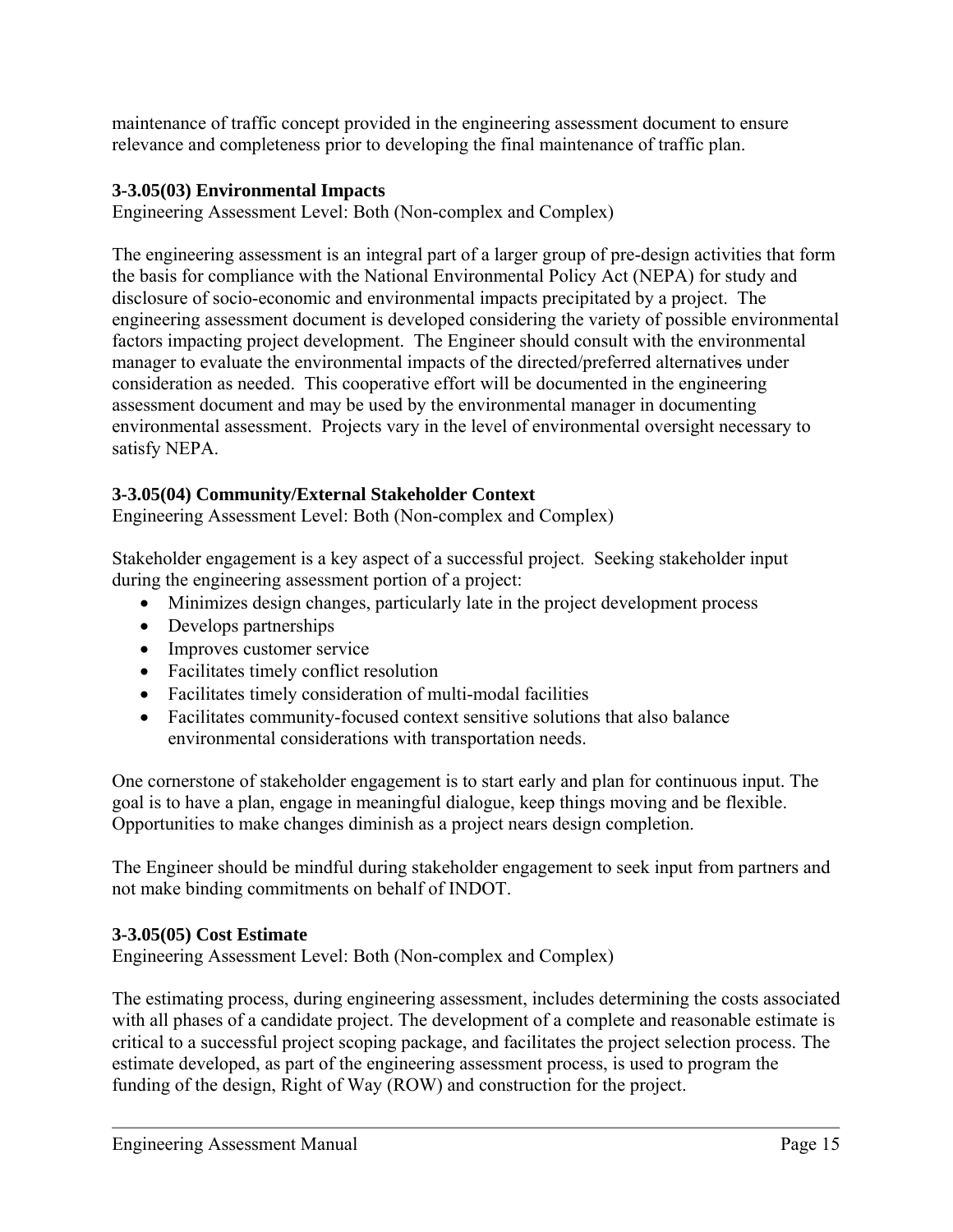For non-complex engineering assessments, cost estimates should be developed for the directed alternative. For complex engineering assessments, cost estimates are required for all alternatives under consideration. The cost estimate should be for the current year only. Document all assumptions and generally round cost items to \$10,000 to avoid the false impression of precision.

A reasonable amount of contingency should be included to account for the unknowns that may arise during the detailed design of the project. Contingency values account for change in conditions, standards, specifications and policy implementations that occur between the time the project is scoped and time of construction, as well as other minor work items not easily estimated at the time of scoping.

#### **3-3.06 Task 6 – Write the Engineer's Report (Present Recommendation)**

#### **3-4.0 ENGINEERING REPORT TYPES**

#### **3-4.01 Abbreviated Engineer's Report (AbbEngRpt)**

Primary Task Assignment: Scoping Engineer Supporting: Asset Engineer

The abbreviated engineer's report is a succinct assessment document that summarizes the project scope. This type of assessment is the most common and anticipated for the majority of all projects within INDOT's capital program. This document is also referred to as a "mini-scope".

#### **3-4.01(01) Report Contents**

The report may take one of two formats. The most common format is through INDOT online GIS application "INDOT Project Miniscope". This online tool is not a complete conveyance of the full project scope, and additional documents are required to be uploaded into the application (see list below). If the online application is the only format being used for the report, that document, once complete, should be printed to a PDF and saved into ProjectWise and SPMS with all required supporting documents.

| <b>Report Section</b>    | Requirement | Information Source / Notes                       |
|--------------------------|-------------|--------------------------------------------------|
|                          |             | Date of report                                   |
|                          |             | Date of report revision (if modifying a document |
| Report Information       | Req'd       | already published)                               |
|                          |             | Project Designation #                            |
|                          |             | Must have RP location (at or To/From) as well as |
| Project Location         | Req'd       | latitude-longitude location                      |
| <b>Existing Facility</b> | Req'd       | See below for information requirements           |
| Purpose & Need           |             |                                                  |
| Statement                | Req'd       |                                                  |
|                          |             | See Section 3-3.05(01).                          |
| Directed alternative     | Req'd       | Include construction timeframe if project is     |
|                          |             | expected to take more than one season.           |

#### **Abbreviated Engineer's Report Content**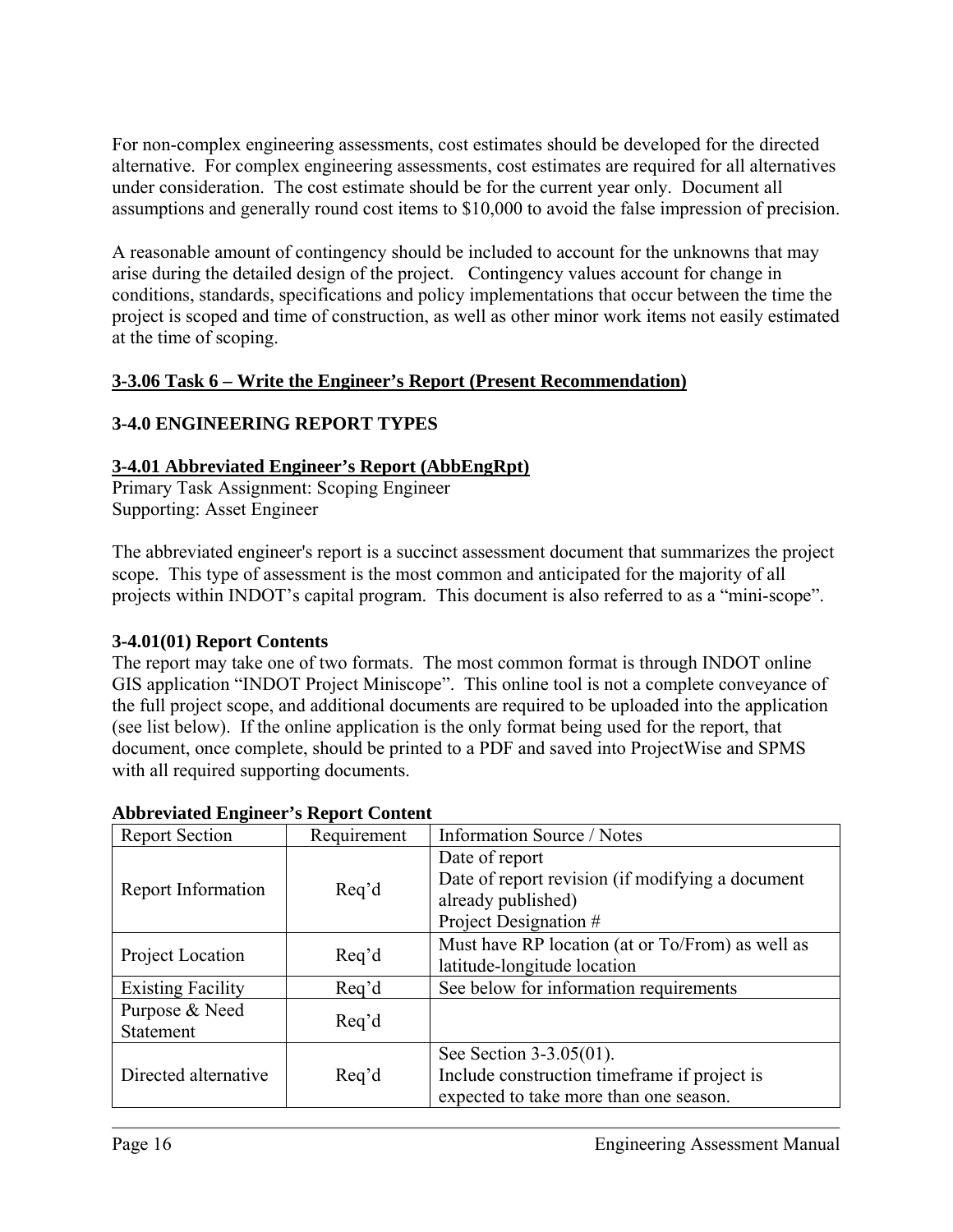| <b>Report Section</b>    | Requirement | Information Source / Notes                            |  |
|--------------------------|-------------|-------------------------------------------------------|--|
|                          |             | Include information regarding related projects as     |  |
|                          |             | needed.                                               |  |
| No Action                | Req'd       | The "No Build" Alternative                            |  |
| Consequences             |             |                                                       |  |
|                          |             | Based on the detailed alternative                     |  |
| Maintenance of           |             | Is the project mobility significant?<br>$\bullet$     |  |
| <b>Traffic Concept</b>   | Req'd       | Does the project require a TMP<br>$\bullet$           |  |
|                          |             | Can the road be closed to traffic (detour)?           |  |
|                          |             | Does the project require an IHCP exception?           |  |
|                          |             | Based on the detailed alternative; include potential  |  |
| <b>Community Context</b> | As Needed   | construction impacts                                  |  |
|                          |             | Significant impacts based on the detailed alternative |  |
|                          |             | (may be other impacts not listed here)                |  |
|                          |             | Is tree clearing required?                            |  |
| Environmental<br>Impacts | Req'd       | Are there impacts to the Indiana bat?                 |  |
|                          |             | Are there known historic impacts?<br>$\bullet$        |  |
|                          |             | Are there known or anticipated wetland                |  |
|                          |             | impacts?                                              |  |
|                          |             | What level of CE is anticipated?                      |  |
|                          |             | Requirements based on the detailed alternative        |  |
|                          |             | <b>USACE 404?</b><br>$\bullet$                        |  |
|                          |             | <b>IDEM Rule 5?</b><br>$\bullet$                      |  |
|                          |             | <b>IDEM 401?</b>                                      |  |
| Permits Required         | Req'd       | <b>IDNR CIF?</b>                                      |  |
|                          |             | IDNR Navigable Waterway?<br>$\bullet$                 |  |
|                          |             | What Storm Water Quality Manager Level is             |  |
|                          |             | anticipated?                                          |  |
| <b>ROW</b> Impacts       | Req'd       | Impacts based on the detailed alternative             |  |
| <b>RR</b> Impacts        | Req'd       | Impacts based on the detailed alternative             |  |
| <b>Utility Impacts</b>   | Req'd       | Impacts based on the detailed alternative             |  |
| Preliminary Cost Est     | Req'd       | Based on the detailed alternative                     |  |
| Phase costs for          |             | Phase costs based on the detailed alternative         |  |
| CN/PE/RR/RW/UT           | Req'd       |                                                       |  |

#### **3-4.01(02) Existing Facility Information - Road / Safety / Mobility**

Please note that the following information is integrated into INDOT's online GIS application "INDOT Project Miniscope" and will automatically populate in that application.

- 1. Roadway Information
	- a. Pavement section ID
	- b. RP from/to
	- c. Project length (in miles)
	- d. Number of through lanes
	- e. Number of lane miles
	- f. Pavement area (in square yards)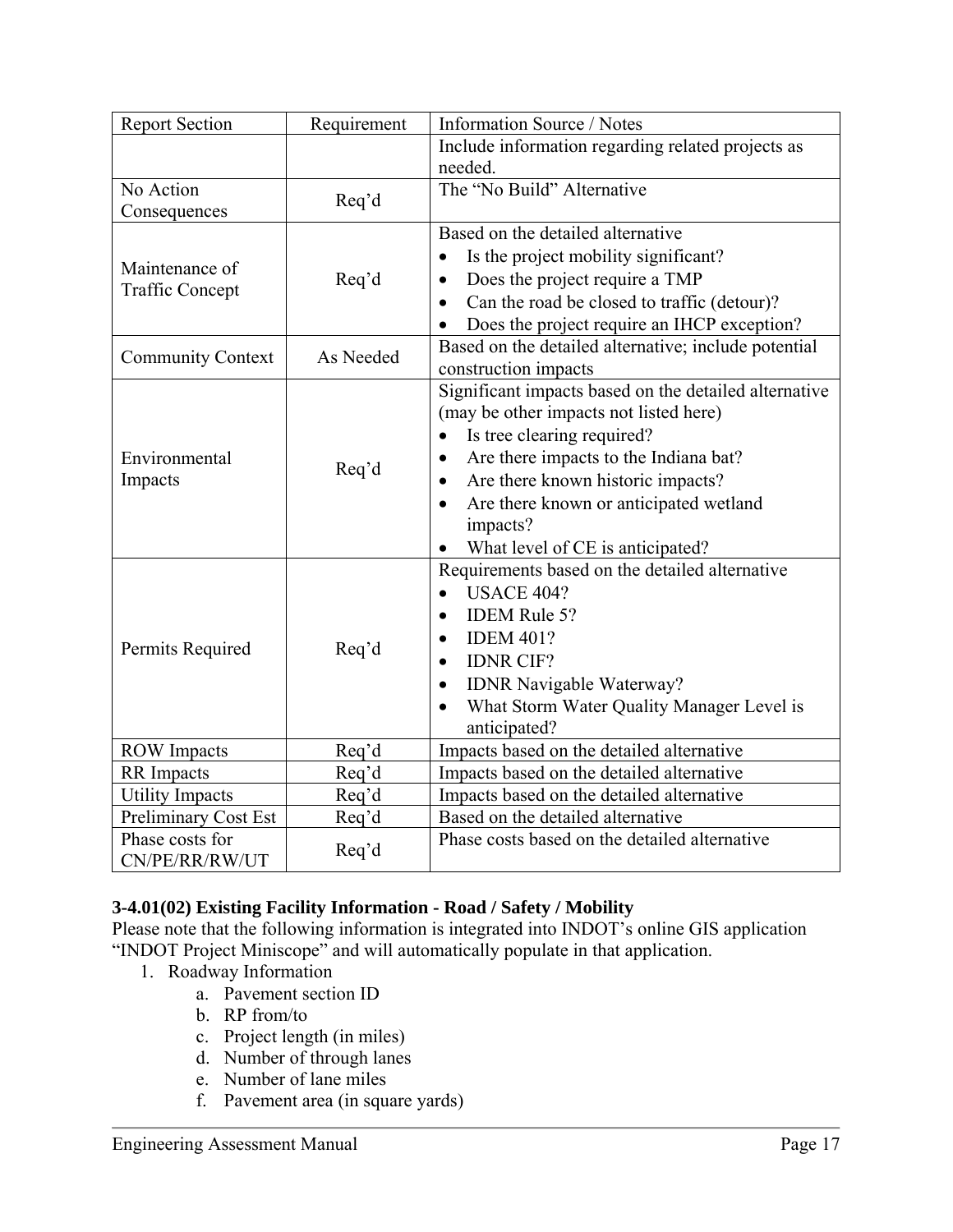- g. AADT
- h. AADT Truck
- i. AADT Year
- j. Pavement type
- k. County(s)
- l. Subdistrict(s)
- m. Functional classification
- n. On NHS (yes/no)
- o. Estimated number of large culverts within project limits
- p. Estimated number of small culverts within project limits (document type, size, location and treatment if required within the project scope)
- 2. Pavement History:
	- a. Project History: Last functional project / last structural project
	- b. Maintenance History: Last major treatment / last minor treatment
- 3. Condition Data:
	- a. Data year
	- b. Percent functional cracking
	- c. Percent structural cracking
	- d. Average rut (in inches)
	- e. Average IRI (in/mile)

#### **3-4.01(03) Existing Facility Information – Bridge / Culvert**

Please note that the following information is integrated into INDOT's online GIS application "INDOT Project Miniscope" and will automatically populate in that application.

- 1. Bridge Attributes (locational)
	- a. AADT
	- b. AADT Truck
	- c. On NHS
	- d. Functional classification
	- e. District
	- f. County
	- g. Route
	- h. Reference Post location
	- i. Latitude / longitude
- 2. Bridge Attributes (specific)
	- a. Existing structure number
	- b. Structure type
	- c. Route over
	- d. Route under (or facility under if not a road)
	- e. Year built
	- f. Inspection date
	- g. Year reconstructed
	- h. INV Tons
	- i. Structure length
	- j. Deck width
	- k. Deck Area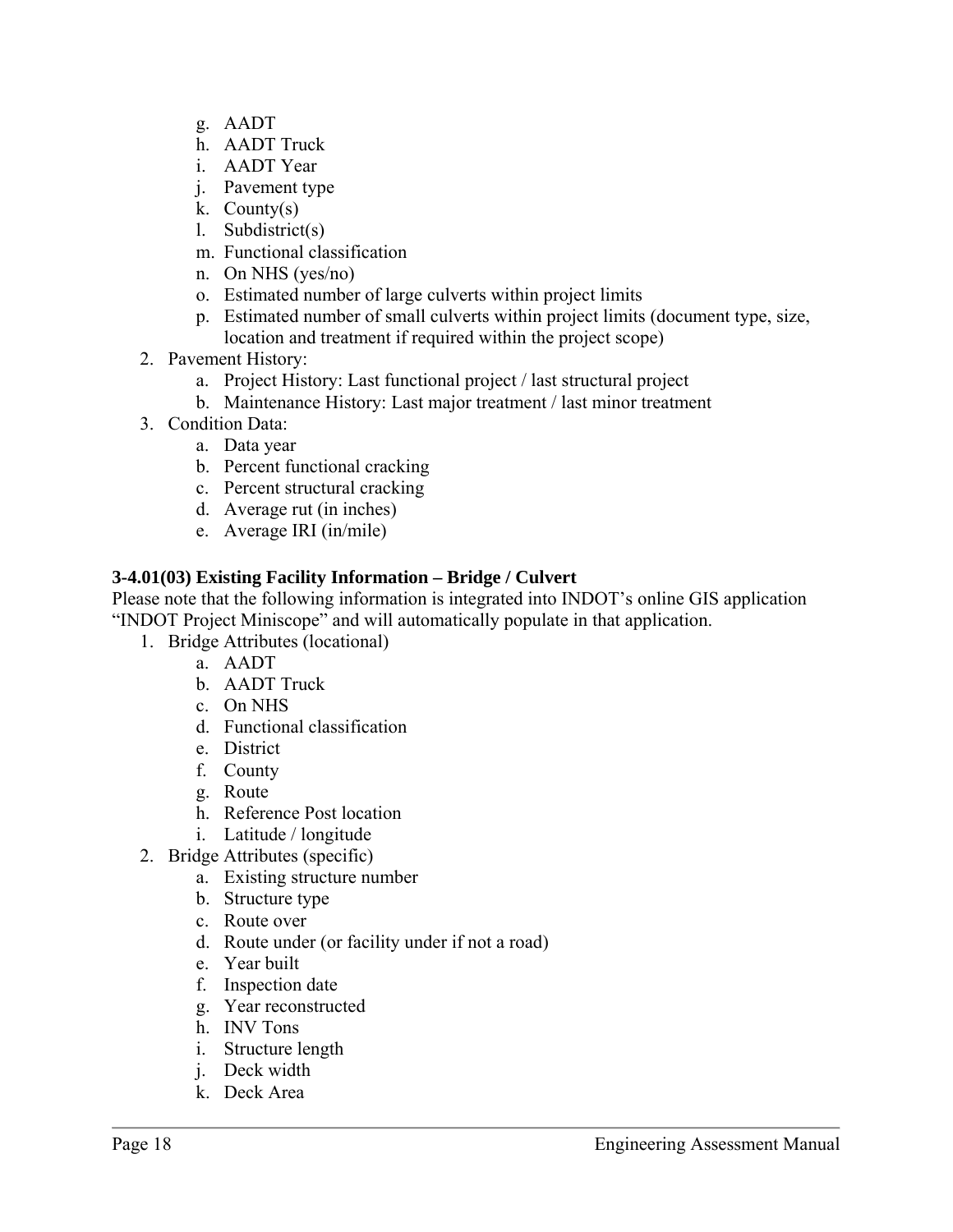- l. Lanes over
- m. Lanes under
- n. Maximum length span
- o. Number of main spans
- p. Deck wear surface rating
- q. Deck condition rating
- r. Super structure condition rating
- s. Sub structure condition rating
- t. Scour critical evaluation rating

#### **3-4.01(04) Abbreviated Engineer's Report Additional Documents:**

| Document                       | Requirement    | <b>Notes</b>                             |
|--------------------------------|----------------|------------------------------------------|
| Location Map                   | Req'd          |                                          |
| <b>Str Inspection Report</b>   | Req'd - Bridge |                                          |
| <b>Typical Section</b>         | Optional       |                                          |
| Maintenance of Traffic Typical | Optional       |                                          |
| Section                        |                |                                          |
| Conceptual Project Layout      | Optional       |                                          |
| Draft TMP                      | Req'd          | Based on mobility significance per Ch 81 |

#### **3-4.02 Engineer's Report (EngRpt)**

The engineer's report is a full assessment document that details the project scope. This type of assessment is uncommon and anticipated for a minor number of projects within INDOT's capital program.

#### **3-4.02(01) Engineer's Report Contents**

Utilize the Engineer's Report Format (Figure 3-4A) as a guide for generating the Engineer's Report.

#### **3-4.03 Report Concurrence Matrix**

Individuals in the following positions provide concurrence for each document type as outlined in the chart below:

|                                           | AbbEngRpt | EngRpt      |
|-------------------------------------------|-----------|-------------|
| <b>Asset Engineer</b>                     |           |             |
| <b>Scoping Manager</b>                    | L         | $2^{\circ}$ |
| <b>System Asset Manager</b>               | Yes       | Yes         |
| <b>Tech Services Director</b>             | Optional  | Optional    |
| Capital Program Management Director       |           | Optional    |
| Central Office Corridor Development Group |           | Yes(3)      |

Notes:

- (1) Reviews document for concurrence with original need identification and recommended alternative. Recommends Approval or Disapproval
- (2) Reviews document for quality control of engineering assessment and documentation of same. Recommends Approval or Disapproval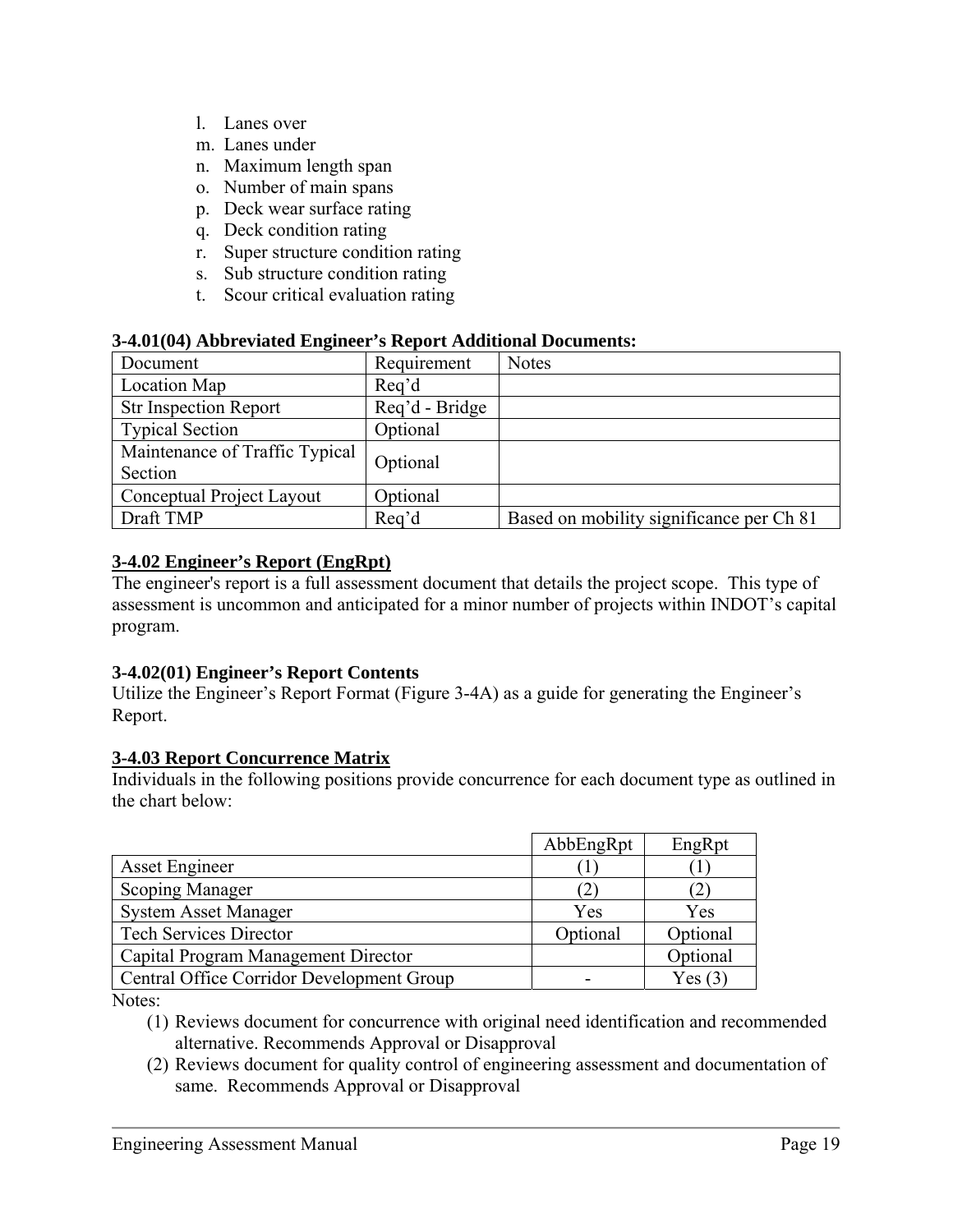(3) For large scale interstate mobility project scope development.

Any engineering assessment document prepared for a project shall have concurrence as shown herein.

#### **3-4.03(01) Typical Concurrence Block**

See Figure 3-4B for a typical concurrence block used on engineering assessment documents.

#### **3-4.04 Scope Addendum Process**

The engineering assessment process presented does not end with the creation of a document, rather engineering assessment is conducted and refined through the life of the project. Once the engineering assessment document is complete the project must be deliberated for funding approval. Once it is an approved project it is still necessary to follow the project through design development by participating in kickoff meetings and field checks to ensure the project's scope is maintained or to help determine when it needs to be adjusted. It is also necessary to support Project Managers by answering questions and assisting in any necessary change management applications.

The designer is responsible for designing the project to comply with the intent of the published engineering assessment document. In the event the designer determines a need to deviate from the scope, the Project Manager, Asset Engineer and Scoping Engineer must be notified to review and determine if the scope warrants revision. Examples of changes that may warrant scope revision are:

- Change in work type (i.e. bridge rehabilitation moving to a bridge replacement);
- Change in preferred alternative;
- Inclusion of work outside of the project purpose;
- Revision of project termini sufficient to necessitate change management activities;
- Change in the design criteria or level of capital improvement intended by the project work type (i.e. pavement project changes from partial 3R to 3R due to pavement design);
- Change in the proposed maintenance of traffic scheme such that the additional cost for proposed scheme necessitates change management activities.

When the situation warrants, a scope addendum is required for the proposed change. Revisions to a project's scope are then reviewed and approved per the Report Concurrence Matrix.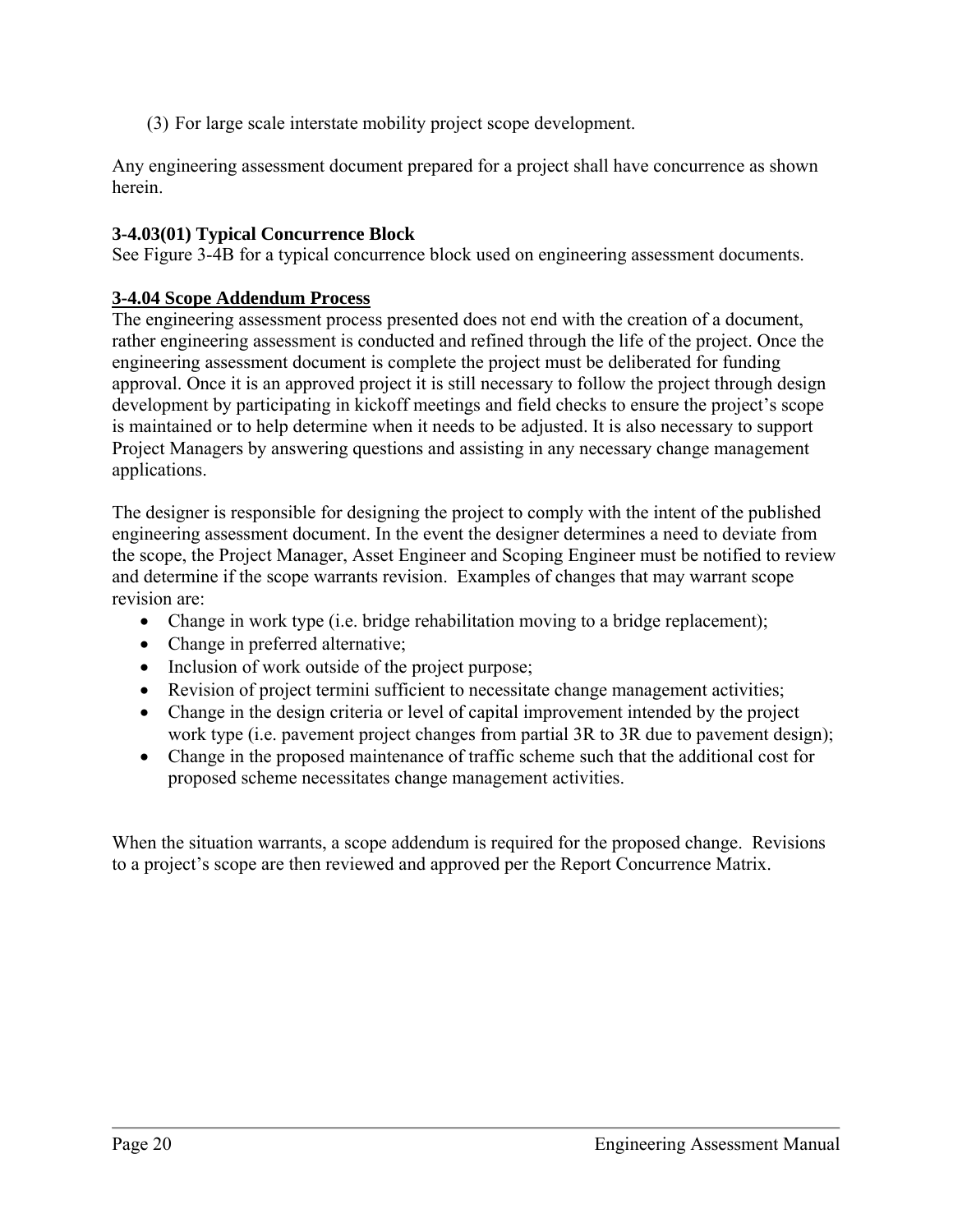#### **FIGURES**

1-1A District Activities, Asset Management Project Prioritization Process

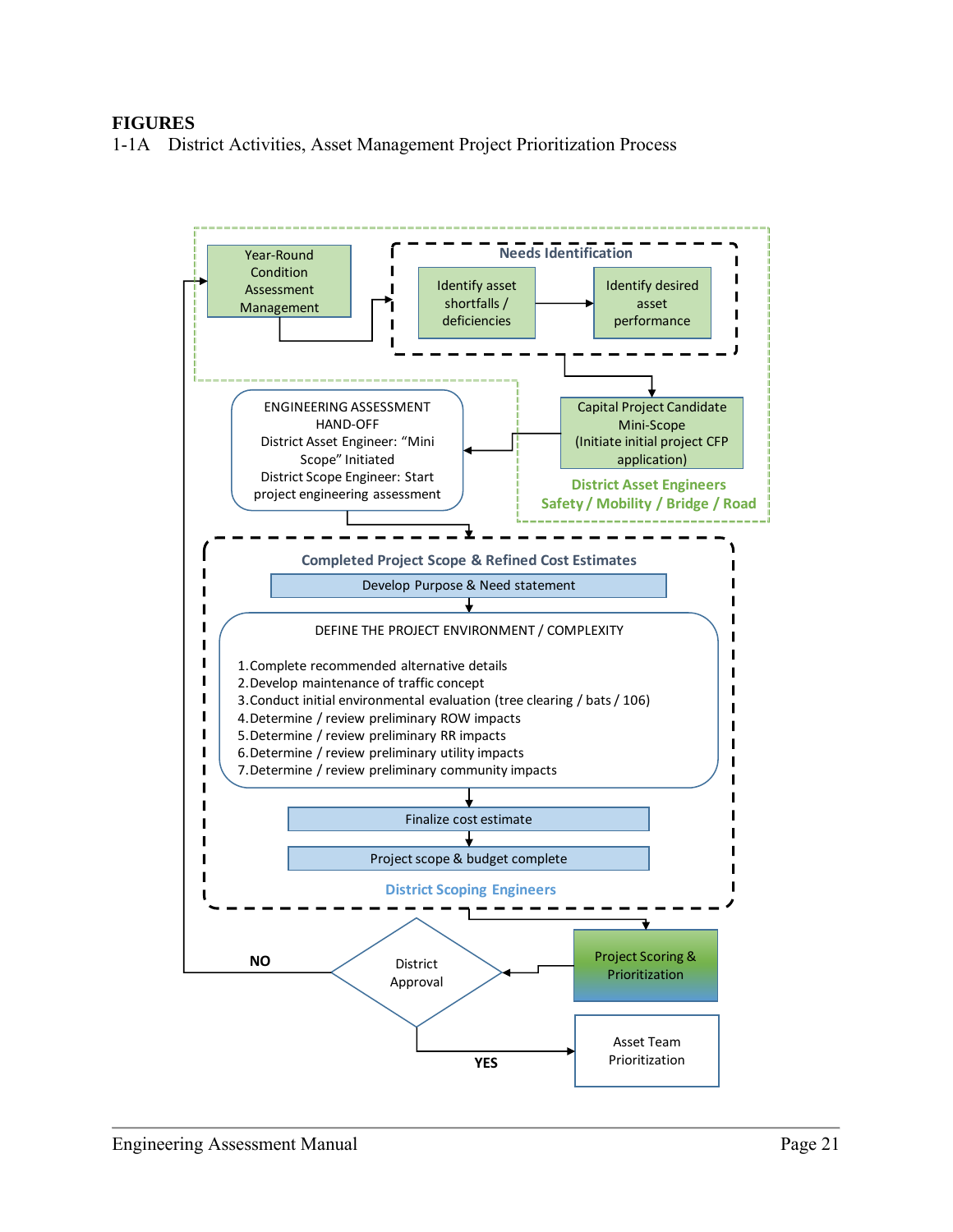#### 3-3A Field Inspection Checklist

Conduct the following prior to the field investigation:

- 1. Review existing plans, previous studies or reports
- 2. Review traffic data
- 3. Review crash data (if required)
- 4. Identify apparent deficiencies/needs
- 5. Review other projects in the area for consistency, possible project bundling and MOT conflicts
- 6. Determine functional classification
- 7. Determine NHS status, and National Truck Network status
- 8. Determine if the project is located in a flood plain, karst area or other designated sensitive region.

During the field review, the Engineer should address the following:

- 1. Record the names of all persons attending;
- 2. Verify project need and purpose;
- 3. Evaluate and note condition (state of repair) of existing infrastructure, including road, bridges, small structures, or traffic control devices;
- 4. Validate significant features, including historical structures, archaeological sites, cemeteries, churches, hospitals, fire stations, police stations, schools, parks, playgrounds, wetlands, Section 4(f) and 6(f) properties, etc;
- 5. Evaluate existing drainage patterns and features;
- 6. Check reasonableness of project termini;
- 7. Assess accommodation of pedestrian and bicycle traffic and any ADA concerns;
- 8. Identify street lighting and its ownership;
- 9. Discuss potential constructability issues and their solutions;
- 10. Note posted speed limits and advisory speeds as well as other signs;
- 11. Note land use (e.g., residential, commercial, industrial, agricultural, woodland, wetland) and existing drive locations;
- 12. Identify traffic generators (e.g., schools, residential, industrial, commercial developments);
- 13. Identify traffic control (e.g., signals, flashing beacons, two-way and four-way stop, railroad crossing protection);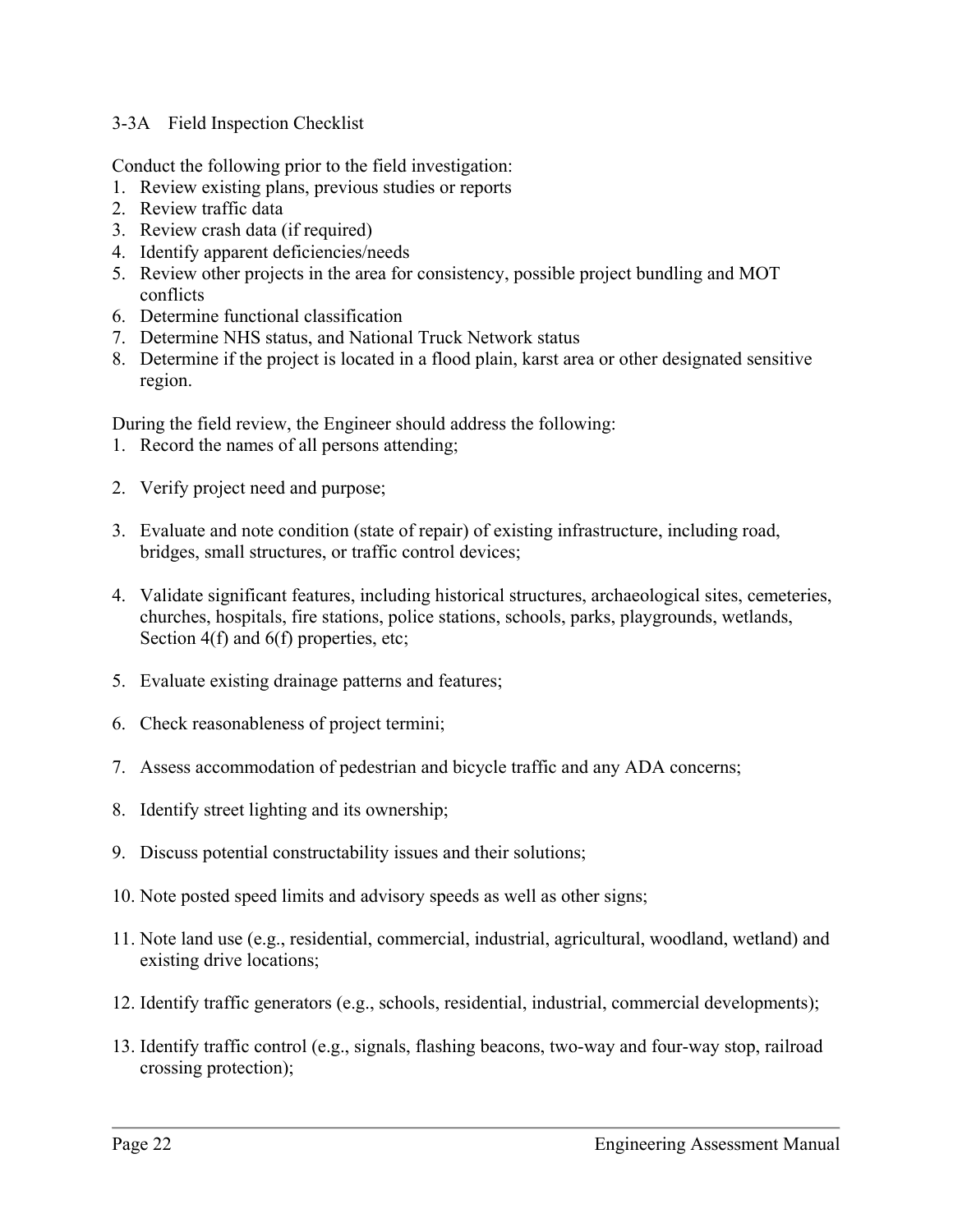- 14. Identify environmentally sensitive sites (Note this may be done prior to field inspection and verified in the field). Evaluate the need for any potential environmental mitigation.
- 15. Note any clearing requirements such as tree removal to facilitate construction activities.
- 16. Photograph critical features;
- 17. Identify access control type (Note this may be done prior to field inspection and verified in the field).
- 18. Identify soil and rock types, unsuitable soils (e.g., peat, sink holes, etc);
- 19. Note adjoining septic systems and water wells;
- 20. Identify substandard roadsides, particularly with respect to clear zone or obstruction-free zone;
- 21. Assess potential need of additional right of way and its location;
- 22. Identify speed monitoring, telemetry, and weigh-in-motion sites;
- 23. Identify active, or abandoned railroads. Note location for possible de minimums actions within project.
- 24. Note locations of backslopes that have been steepened due to lengthening acceleration and deceleration lanes that have therefore developed slope stability or erosion problems.
- 25. Traffic control plan concept and potential routes for detour during construction.
- 26. Impact of the project on local traffic and on LPA projects and their assets in the area.
- 27. Potential issues that may require environmental commitments (such as don't disturb a tree or a fence)
- 28. Gather any other information as needed.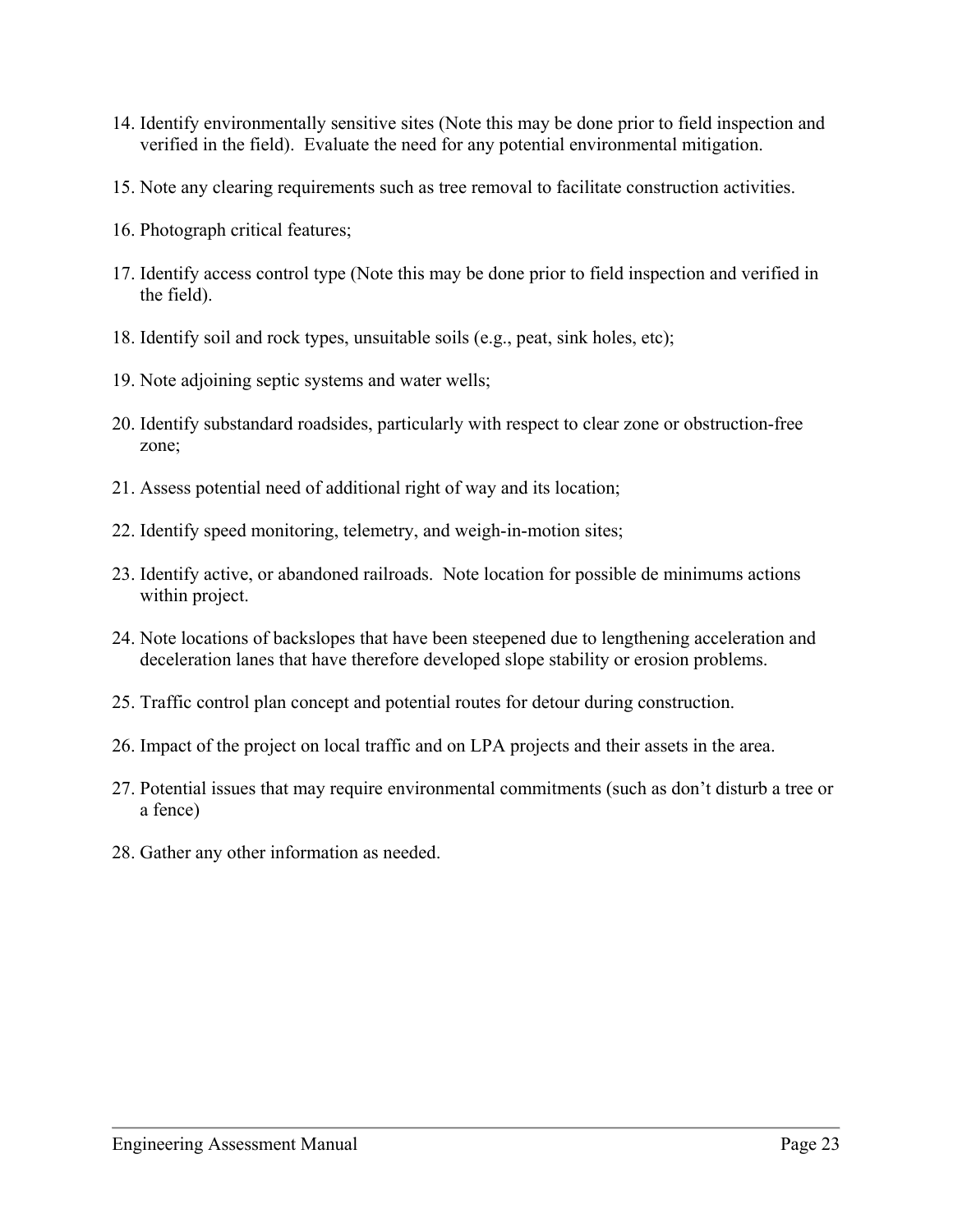#### 3-3B Alternative Evaluation Matrix Example

#### **Alternative Matrix – Example 1**

This Alternative Matrix was developed to provide a method to compare the project alternatives. Various quantitative and qualitative elements were included and assigned weights according to the project scope and engineering judgement.

Quantitative items for each Alternative are listed below:

|                              | Nothing<br>Φ<br><b>Iternati</b><br>$\overline{\mathsf{O}}$ | Enclosed<br>$\mathbf{\sim}$<br>lternative<br>artially<br>System | stem<br>3a<br>Outfall<br>వ<br>$\circ$<br>Alternati<br>Enclosed<br>.日<br>$\overline{24}$ | stem<br>3 <sub>b</sub><br>Outfall<br>ζŠ<br>ye<br>Enclosed<br>Alternati<br>르.<br>$\overline{\mathcal{E}}$ | еu<br>$\ddot{\mathbf{g}}$<br>$\mathfrak{S}$<br>Outfall<br>$\bullet$<br>Ó<br>osed<br>Alternati<br>크.<br>Encl<br>36 | 4<br>System<br>Alternative<br>Split |
|------------------------------|------------------------------------------------------------|-----------------------------------------------------------------|-----------------------------------------------------------------------------------------|----------------------------------------------------------------------------------------------------------|-------------------------------------------------------------------------------------------------------------------|-------------------------------------|
| Conveyance Capacity<br>(cfs) | n/a                                                        | 9.5                                                             | 9.5                                                                                     | 14.8                                                                                                     | 24.0                                                                                                              | 14.9                                |
| Construction Cost (\$)       | $\boldsymbol{0}$                                           | 910,000                                                         | 1,000,000                                                                               | 1,040,000                                                                                                | 1,070,000                                                                                                         | 1,020,000                           |
| Land Acquisition (\$)        | $\overline{0}$                                             | 105,000                                                         | 95,000                                                                                  | 95,000                                                                                                   | 95,000                                                                                                            | 155,000                             |

*PER and Temporary R/W required for each Alternative. Permanent R/W Required for Alts. 2 and 6.* 

Numerical scores were assigned to each item and alternate. Right-of-Way scores were based upon permanent right-of-way requirements. Appeal scores were based upon how improvements would impact the appearance and function of each parcel.

#### Alternative Matrix

| <b>Criteria</b> | Weight | Nothing<br>Alternative<br>$\overline{D}$ | $\mathbf{\sim}$<br>Alternative<br>Enclosed<br>Partially<br>System | 3a<br>Outfall<br>Alternative<br>Enclosed<br>System,<br>크.<br>4<br>$\sim$ | 3b<br>Outfall<br>Φ<br>Alternativ<br>Enclosed<br>System,<br>.н.<br>$\overline{\mathbf{30}}$ | $\Im c$<br>Outfall<br>Alternative<br>Enclosed<br>System <sub>.</sub><br>$\Xi$<br>36 | ७<br>utfal<br>System<br>Alternative<br>.,<br>Split<br>4 |
|-----------------|--------|------------------------------------------|-------------------------------------------------------------------|--------------------------------------------------------------------------|--------------------------------------------------------------------------------------------|-------------------------------------------------------------------------------------|---------------------------------------------------------|
| Drainage        | 50%    | $\boldsymbol{0}$                         | ⇁                                                                 |                                                                          | 9                                                                                          | 10                                                                                  | 9                                                       |
| Cost            | 20%    | 10                                       | 9                                                                 | ┑                                                                        |                                                                                            | 3                                                                                   | 6                                                       |
| R/W             | 20%    | 10                                       | 5                                                                 | 10                                                                       | 10                                                                                         | 10                                                                                  | $\overline{2}$                                          |
| Appeal          | 10%    | 10                                       | 7                                                                 | 10                                                                       | 10                                                                                         | 10                                                                                  | ┑                                                       |
| <b>Total</b>    | 100%   | 5.0                                      | 7.0                                                               | 7.9                                                                      | 8.5                                                                                        | 8.6                                                                                 | 6.8                                                     |
|                 |        |                                          |                                                                   |                                                                          |                                                                                            | $\bullet$<br>$\sim$                                                                 |                                                         |

**Preferred**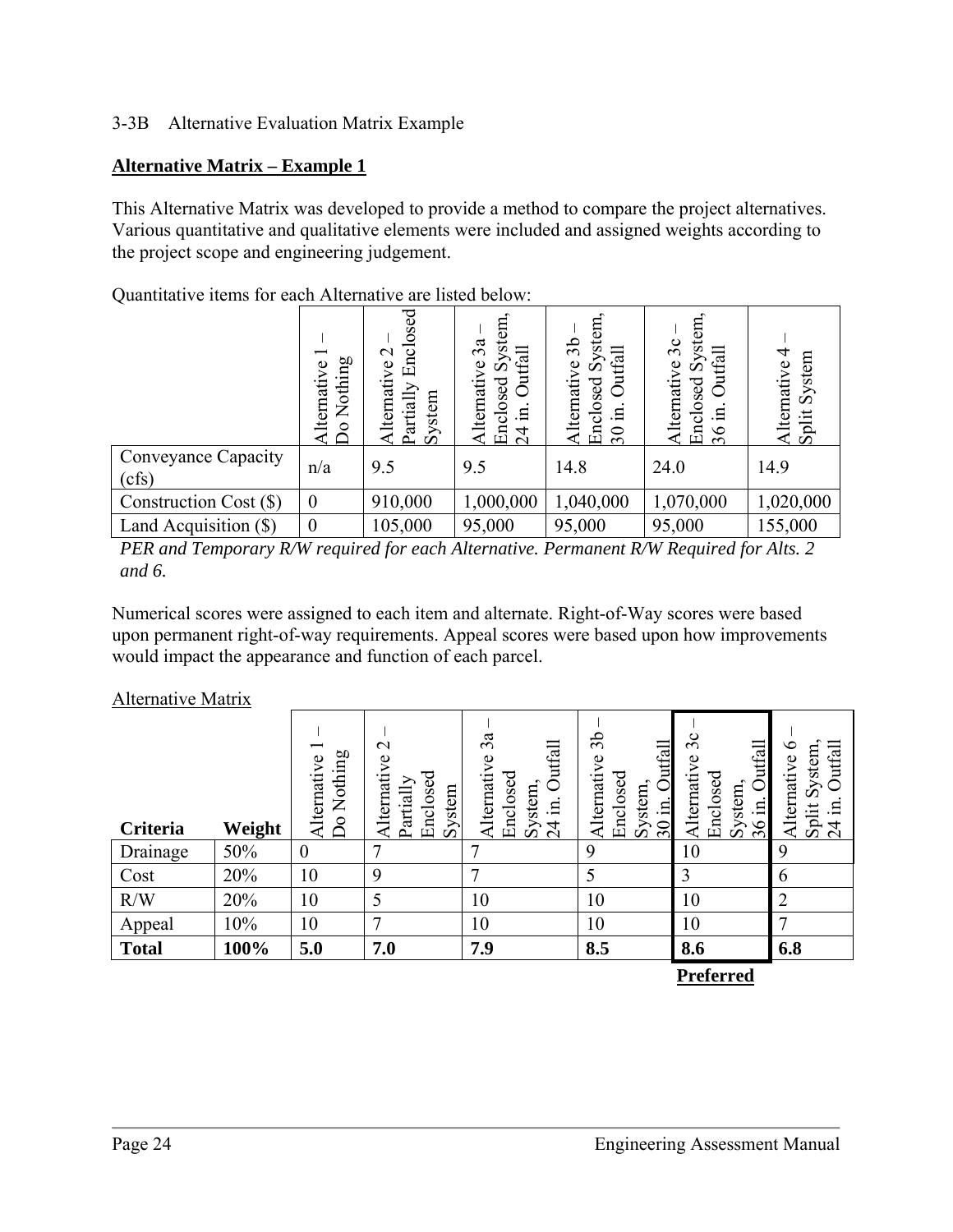**Alternative Matrix - Example 2 Alternative Matrix – Example 2**

## Alternative Comparison **Alternative Comparison**

SR 23 Small Structure Replacement<br>Des. No. 19abcde **SR 23 Small Structure Replacement**

|                  | Design Exceptions required for Lane Width, linstallation . Due to the similiar construction cost, and that the<br>horizontal curve and superelevation; therefore alternative in<br>Roadside Safety Design Criteria are met wtih new guardrail<br>Design Exceptions required for Lane Width, Does not provide mitigation measures for substandard<br>Reason Alternative was Eliminated/Selected<br>not recommended.<br>Horizontal Radius, Superelevation, and<br>Roadside Safety.<br>Disadvantages |                                                                                                                              | guardrail itself could be a potential hazard, Alternative 2B is<br>recommended over Alternative 2. | roadside safety despite additional cost increase for Alternative<br>Design Exceptions required for Lane Width, culvert being inside clear zone and unprotected. Alternative<br>Roadside Safety Deisgn Criteria are not met due to ends of<br>2B is recommended over this alternative due to improved<br>28. | Design Exceptions required for Lane Width, the structure. Due to the minimal ROW required, construction<br>ends outside clear zone and providing traversable slopes near<br>Roadside Design Safety Criteria are met by extending culvert<br>eliminating the need for guardrail, this is the recommended<br>cost, low number of crashes occuring in this area, and<br>alternative. | superelevation to current standards. Due to these reasons this<br>superelevation; however, it has the highest construction and<br>evidence that requires the improvement of the alignment or<br>R/W requirement. Based on crash anaylsis, there is no<br>Alternative corrects substandard horizontal radius and<br>alternative is not recommended. | Multiple structure opening crossings similar to the three CMPA<br>culvert does not provide a long term solution for this crossing.<br>overtopping occurences and will likely lead to future failures.<br>Alternative is not recommended as the existing temporary<br>culverts are prone to collecting debris which will increase |
|------------------|---------------------------------------------------------------------------------------------------------------------------------------------------------------------------------------------------------------------------------------------------------------------------------------------------------------------------------------------------------------------------------------------------------------------------------------------------------------------------------------------------|------------------------------------------------------------------------------------------------------------------------------|----------------------------------------------------------------------------------------------------|-------------------------------------------------------------------------------------------------------------------------------------------------------------------------------------------------------------------------------------------------------------------------------------------------------------|-----------------------------------------------------------------------------------------------------------------------------------------------------------------------------------------------------------------------------------------------------------------------------------------------------------------------------------------------------------------------------------|----------------------------------------------------------------------------------------------------------------------------------------------------------------------------------------------------------------------------------------------------------------------------------------------------------------------------------------------------|----------------------------------------------------------------------------------------------------------------------------------------------------------------------------------------------------------------------------------------------------------------------------------------------------------------------------------|
|                  |                                                                                                                                                                                                                                                                                                                                                                                                                                                                                                   | Horizontal Radius and Superelevation                                                                                         | Horizontal Radius, Superelevation, and<br>Roadside Safety.                                         | Horizontal Radius and Superelevation                                                                                                                                                                                                                                                                        | High Construction Cost, Large Amount of<br>R/W Required                                                                                                                                                                                                                                                                                                                           | Does not provide a long term solution for<br>this crossing.                                                                                                                                                                                                                                                                                        |                                                                                                                                                                                                                                                                                                                                  |
| Des. No. 19abcde | Advantages                                                                                                                                                                                                                                                                                                                                                                                                                                                                                        | Low Construction Cost, Small amount<br>4' paved shoulders are a mitigation<br>measure for the substandard<br>of R/W required | horizontal radius and superelevation                                                               | horizontal radius and superelevation<br>4' paved shoulders are a mitigation<br>measure for the substandard                                                                                                                                                                                                  | horizontal radius and superelevation.<br>4 paved shoulders are a mitigation<br>Eliminates design exception for<br>measure for the substandard<br>Roadside Safety                                                                                                                                                                                                                  | Design exception only required for<br>Lane Width                                                                                                                                                                                                                                                                                                   | No Construction Cost                                                                                                                                                                                                                                                                                                             |
|                  | Construction<br>Cost                                                                                                                                                                                                                                                                                                                                                                                                                                                                              | \$180,000                                                                                                                    | \$235,000                                                                                          | \$220,000                                                                                                                                                                                                                                                                                                   | \$235,000                                                                                                                                                                                                                                                                                                                                                                         | \$340,000                                                                                                                                                                                                                                                                                                                                          | SO,                                                                                                                                                                                                                                                                                                                              |
|                  | Add'l ROW<br>Req'd<br>(acre)                                                                                                                                                                                                                                                                                                                                                                                                                                                                      | $0.45$ ac                                                                                                                    | $0.5$ ac                                                                                           | 0.5ac                                                                                                                                                                                                                                                                                                       | 0.5ac                                                                                                                                                                                                                                                                                                                                                                             | $0.80$ ac                                                                                                                                                                                                                                                                                                                                          | $\frac{1}{2}$                                                                                                                                                                                                                                                                                                                    |
|                  | Exceptions<br>Design<br>Reg'd                                                                                                                                                                                                                                                                                                                                                                                                                                                                     | $11 = 3$<br>$L = 1$                                                                                                          | $11 = 3$                                                                                           | $L = 3$<br>$L = 1$                                                                                                                                                                                                                                                                                          | $L = 3$                                                                                                                                                                                                                                                                                                                                                                           | $L = 1$                                                                                                                                                                                                                                                                                                                                            | $\frac{1}{2}$                                                                                                                                                                                                                                                                                                                    |
|                  | Guardrail<br>Add<br>Ξ                                                                                                                                                                                                                                                                                                                                                                                                                                                                             | $\frac{1}{2}$                                                                                                                | Yes                                                                                                | $\frac{1}{2}$                                                                                                                                                                                                                                                                                               | ş                                                                                                                                                                                                                                                                                                                                                                                 | Yes                                                                                                                                                                                                                                                                                                                                                | $\frac{1}{2}$                                                                                                                                                                                                                                                                                                                    |
|                  | Replace<br>Culvert                                                                                                                                                                                                                                                                                                                                                                                                                                                                                | 14x4 RCB<br>Yes                                                                                                              | 14x4 RCB<br>Yes                                                                                    | 14x4 RCB<br>Yes                                                                                                                                                                                                                                                                                             | 14x4 RCB<br>Yes                                                                                                                                                                                                                                                                                                                                                                   | 14x4 RCB<br>Yes                                                                                                                                                                                                                                                                                                                                    | $\frac{1}{2}$                                                                                                                                                                                                                                                                                                                    |
|                  | Alternative                                                                                                                                                                                                                                                                                                                                                                                                                                                                                       | cross section<br>Maintain ex                                                                                                 | mpr shoulders,<br>add guardrail                                                                    | Impr shoulders,<br>guardrail<br>no add'l<br>$\lambda$                                                                                                                                                                                                                                                       | Impr shoulders,<br>Recommended<br>ends beyond CZ<br>extend culvert<br>28                                                                                                                                                                                                                                                                                                          | horiz alignment,<br>mpr shoulders,<br>& pavt cross<br>slope; add<br>guardrail<br>$\mathsf{c}$                                                                                                                                                                                                                                                      | 4- No Build                                                                                                                                                                                                                                                                                                                      |
|                  |                                                                                                                                                                                                                                                                                                                                                                                                                                                                                                   |                                                                                                                              |                                                                                                    |                                                                                                                                                                                                                                                                                                             |                                                                                                                                                                                                                                                                                                                                                                                   |                                                                                                                                                                                                                                                                                                                                                    |                                                                                                                                                                                                                                                                                                                                  |

NOTES:

(1) Adding guardrail presents additional roadside hazard due to cross section geometry. No guardrail is better at this location than guardrail.<br>(2) Raising the profile grade above existing will result in greater ROW acquis (1) Adding guardrail presents additional roadside hazard due to cross section geometry. No guardrail is better at this location than guardrail. (2) Raising the profile grade above existing will result in greater ROW acquisition. Desire is to minimize the change to the profile grade.

# available on the Engineering Assessment website. Note the original document shown herein will be available on the Engineering Assessment website. Note the original document shown herein will be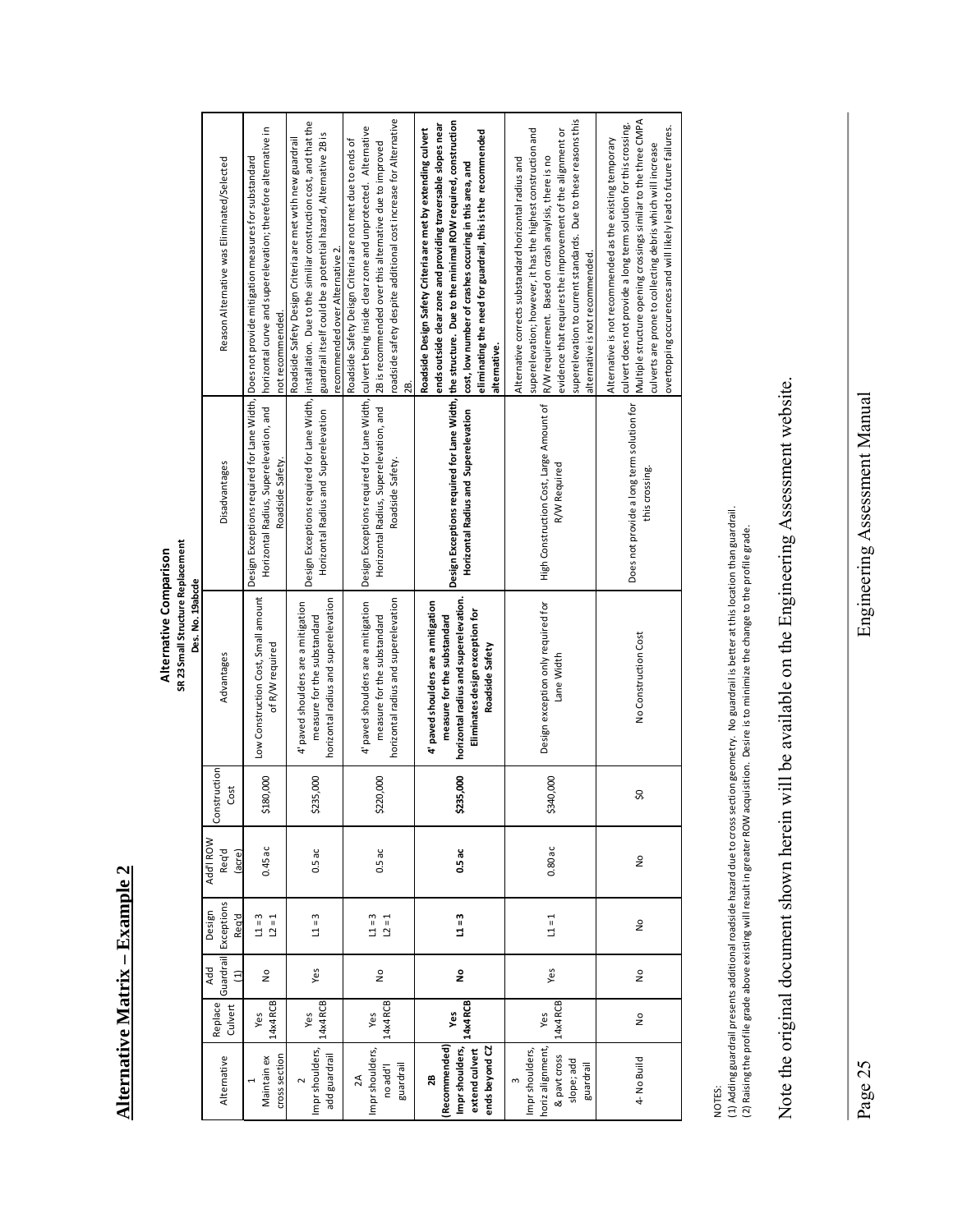#### 3-4A Engineer's Report Format

1. Purpose of Report. State the purpose of the Engineer's Report, which generally is to document the engineering assessment phase and, most important, to outline the proposal (recommendation). Explain the Report's intended use.

*Recommended Report Purpose: "The purpose of this report is to document the engineering assessment phase of project development, including all coordination that has been completed in preparation for this [road/bridge] project. This document outlines the proposal and is intended to serve as a guide for subsequent survey, design, environmental, right of way and other project activities leading to construction. The preferred alternative identified in this document is considered predecisional, pending the outcome of environmental studies."* 

2. Project Location. Specify subject mainline road, crossing roads, stream or other feature; site's offset from nearest State, U.S., or Interstate highway, reference post(s), county, city or town, and district. Refer to project location maps and photographs, routinely appended.

*This project is located on SR 18, 2.45 miles west of US 41 at reference post 5+27 in Benton County. The GPS coordinates are 40°37'19.0" North and 87°25'38.9" West. The project is in the Indiana Department of Transportation's Crawfordsville District, West Lafayette Sub-District. This location is in a rural planning organization region, the Kankakee-Iroquois Regional Planning Commission.* 

- 3. Project Purpose and Need.
- 4. Project History: Discuss any relevant, previous study of the project or site*. This section may be omitted if not relevant.*
- 5. Existing Facility. Describe the history and status of the present facility, its roads, bridges, small structures, traffic control devices, land use, etc.

*The existing roadway facility is classified as a [classification] and is/is not part of the US National Highway System (NHS). The roadway is/is not on the National Truck Network. The posted speed limit at the project location is [speed limit] mph.* 

#### *Roadway*

*The existing roadway is [width] through the project limits with [existing bridge railing and approach rail/guardrail]. The existing roadway consists of [width] foot travel lanes and [width] paved shoulders and [width] useable shoulders*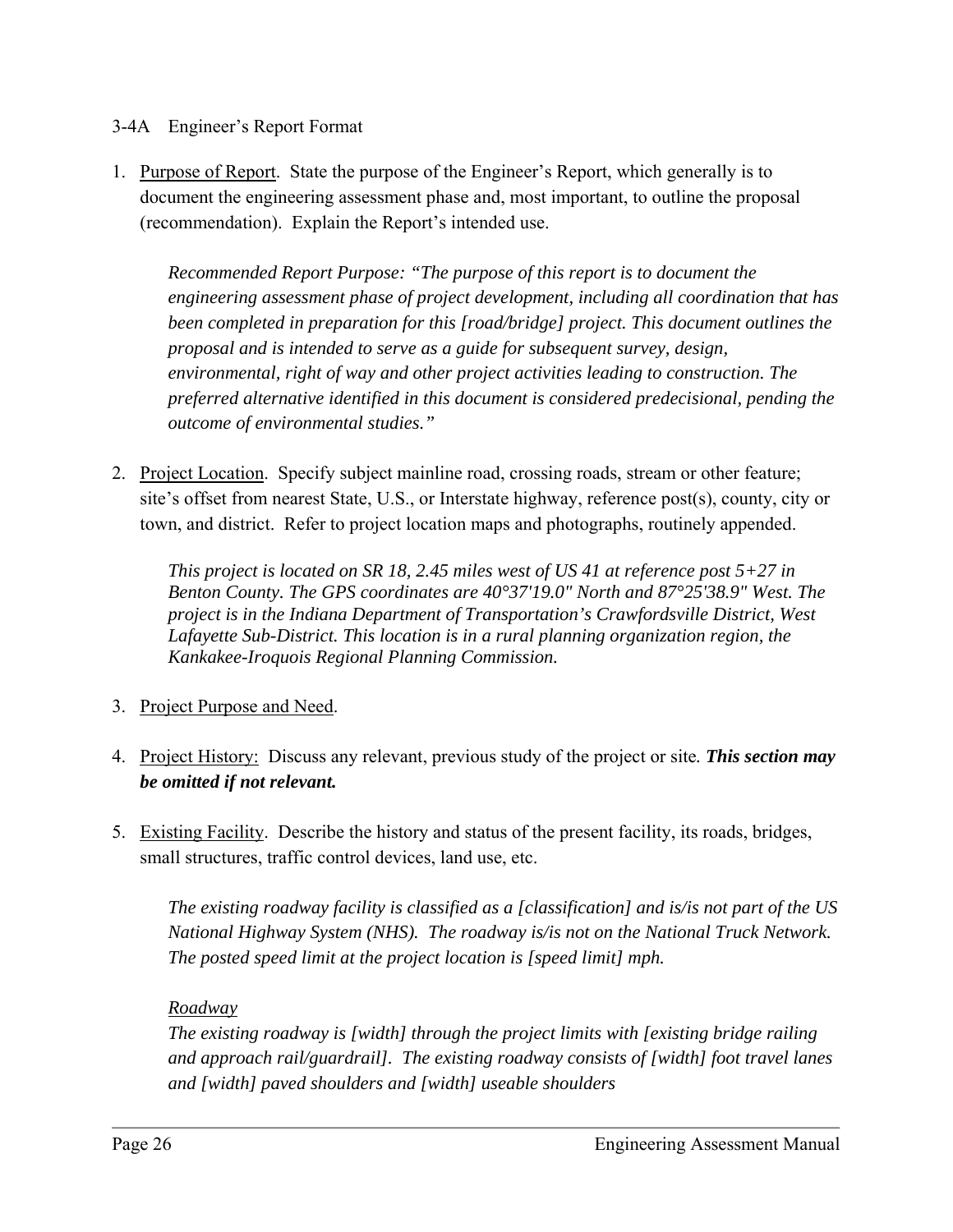| <b>Roadway Information</b>    |                    |                          |                        |  |  |
|-------------------------------|--------------------|--------------------------|------------------------|--|--|
| Geometric Criteria            |                    |                          |                        |  |  |
| Design Speed                  | $Xx$ mph           | <b>Functional Class</b>  | <b>Major Collector</b> |  |  |
| Design Criteria               | 3R (Non Freeway)   | Rural/Urban              | Rural                  |  |  |
| Terrain                       | Level              | <b>Access Control</b>    | <b>None</b>            |  |  |
| <b>Approach Cross Section</b> |                    |                          |                        |  |  |
| <b>IDM</b> Figure             | IDM $55$ -xx       |                          |                        |  |  |
| Reference                     |                    |                          |                        |  |  |
| <b>Travel Lane Count</b>      | 2                  | <b>Travel Lane Width</b> | $Xx$ (existing)        |  |  |
|                               |                    |                          | Yy (proposed)          |  |  |
| Shoulder Width                | $Xx$ (exist)       | Shoulder Width           | $Xx$ (exist)           |  |  |
| (Usable)                      | Yy (proposed)      | (Paved)                  | Yy (proposed)          |  |  |
| <b>Mainline Pavement</b>      | <b>HMA</b> on Conc | <b>Shoulder Pavement</b> | Agg, earth (exist)     |  |  |
|                               |                    |                          | HMA (proposed)         |  |  |
| <b>Alignment</b>              |                    |                          |                        |  |  |
| Horizontal                    | Tangent            | Vertical                 | Straight grade (exist) |  |  |
|                               |                    |                          | Crest curve (prop)     |  |  |

#### *Road History*

| [Road name] Pavement History Within Project Limits |       |                     |  |  |
|----------------------------------------------------|-------|---------------------|--|--|
| Year                                               | Width | <b>Type of Work</b> |  |  |
|                                                    |       |                     |  |  |
|                                                    |       |                     |  |  |
|                                                    |       |                     |  |  |
|                                                    |       |                     |  |  |
|                                                    |       |                     |  |  |
|                                                    |       |                     |  |  |

*Structure [STR NO] The existing bridge data is as follows: Structure Number: Feature Intersected: Superstructure Type: Substructure Type: Span Length: Structure Length: Deck Geometry: Deck Railing: Skew Angle:* 

*Structure Inspection Observations The bridge railings…*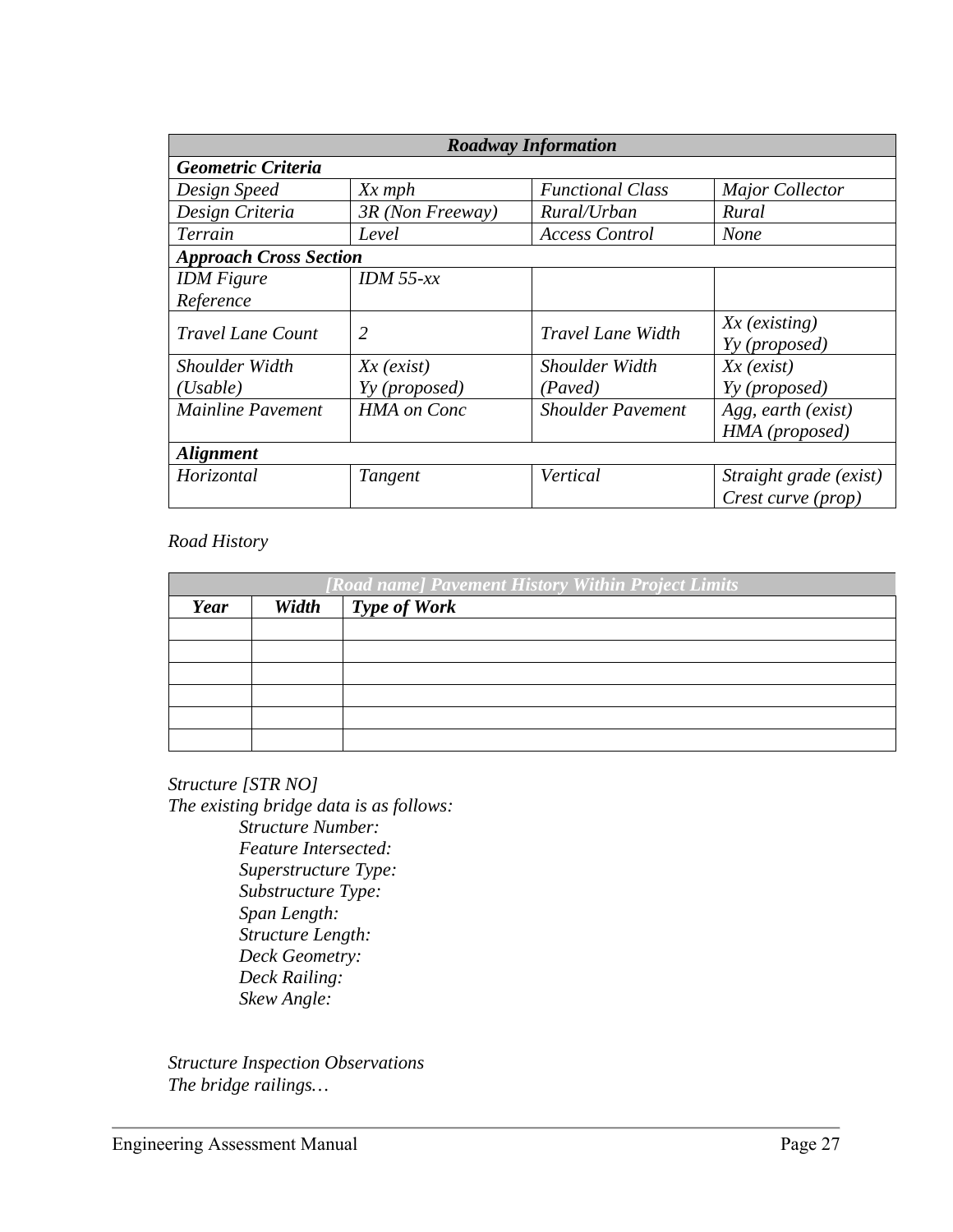*The bridge deck is…* 

*The bearings are…* 

*The joints are…* 

*The substructure is/appears to be…* 

*The approaches are …(pavement, guardrail, erosion issues)* 

#### *Drainage*

 *Existing Drainage through the project is [primarily through sheet flow away from the road into Wells Ditch]. No drainage problems exist in the project area. The proposed drainage through the project will be [primarily sheet flow to roadside ditches and into Wells Ditch]. The existing Q100 high water elevation on the existing plans / as noted in the field indicates that the roadway is/is not overtopped* 

#### *Railroads*

*There is one railroad crossing within the project limits. The Northern Indiana Commuter Train District (NICTD) crosses SR39 at 41°43'04" North, 86°43'59" West, and is crossing #870427C. This crossing is a bridge over SR39 and will not require significant railroad interaction. The shoulder widening will be restricted to ensure that the existing structure and guardrail is accommodated.* 

- 6. Field Check. Highlight events of the on-site inspection. Append field-check minutes. Summarize decisions made in the field.
- 7. Traffic Data and Capacity Analysis. Furnish traffic counts and results of capacity analysis. Discuss meaning of results as appropriate to the project context. *Capacity analysis may be omitted if it is not relevant to the project.*
- 8. Crash Data and Analysis. Provide crash history, its analysis, and countermeasures.
- 9. Alternatives and Recommendations: Outline alternative improvement plans. Describe alternatives evaluation. State design guidelines. Discuss hydraulic, geotechnical, and pavement elements, as needed for the preferred alternative. Identify the proposal (recommendation, preference, selection).

*Alternate A: Do Nothing This alternate would allow the existing roadway and structures to remain in place with no improvements, which will result in the corridor not being able to accommodate*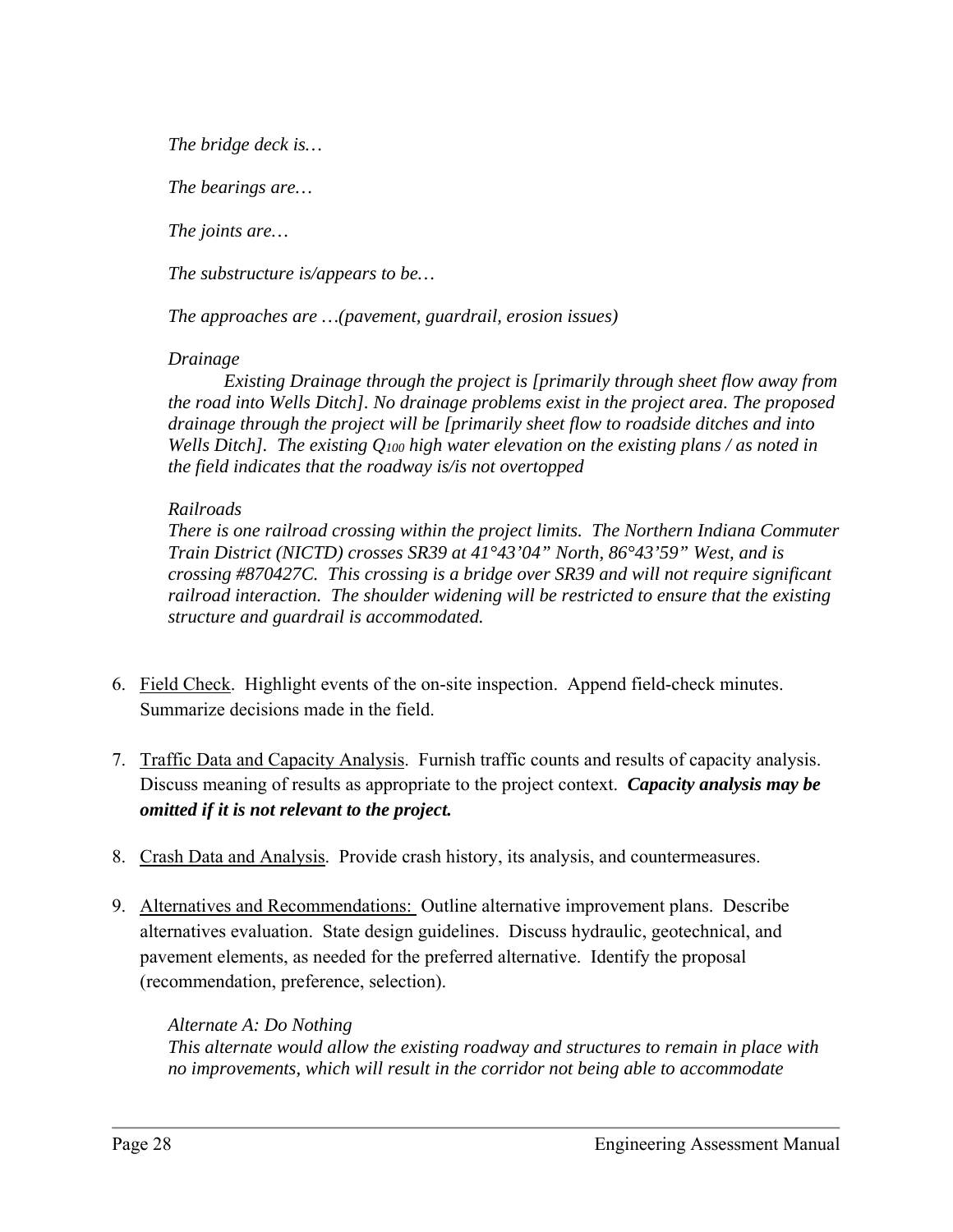*additional commercial traffic volumes. This alternative does not meet the need nor achieves the purpose of the project and will not be considered further.* 

*Alternate B: Widen existing shoulders* 

*This alternative meets the need and purpose of the project and is the preferred alternative.* 

#### *Details of Preferred Alternate*

*Maximize shoulder widening within the project limits without compromising existing guardrail or public road approaches. Existing guardrail shall not be removed or replaced. Shoulder widening shall exempt existing public road approaches. Review driveways for slope and existing drive culverts removed and replaced to accommodate revised side road ditch lines.* 

*Design standards used for this project shall be as follows:* 

| Design Standard:              | 3R, Rural Major Arterial, Figure 55-3A, 2 Lane                       |
|-------------------------------|----------------------------------------------------------------------|
| Design Speed:                 | Posted, 55 mph                                                       |
| Lane Width:                   | 12' minimum 3R standard (match existing)                             |
| Paved Shoulder Width:         | 10' per 3R standard for expanded truck volumes                       |
| Usable Shoulder Width:        | 11' beyond per 3R standard for expanded truck volumes                |
| Side Slopes:                  | 2H:1V or flatter; 3H:1V slopes are desirable if feasible             |
|                               | based on clear zone requirements and ditch bottom depth<br>and shape |
| <b>Obstruction Free Zone:</b> | 6'                                                                   |
| Clear Zone:                   | 24'                                                                  |

*A Level 1 Design Exception is anticipated for the project based on… (list design exception issues)* 

10. Maintenance of Traffic During Construction. With respect to the selected alternative, explain traffic maintenance options and provide a recommendation. Clarify any decisions deferred to the design phase.

Mobility Significant Project Statement:

*"This project is considered a mobility significant project per IDM Section 503-2.02. The draft Transportation Management Plan (attached) shall be used to guide efforts to ensure that the work zone activity and maintaining traffic plan is integrated with project stakeholders."* 

Not Mobility Significant Project Statement:

*"This project is not considered a mobility significant project per IDM Section 503-2.02. The following is the temporary traffic control plan concept that shall be used for the project:"*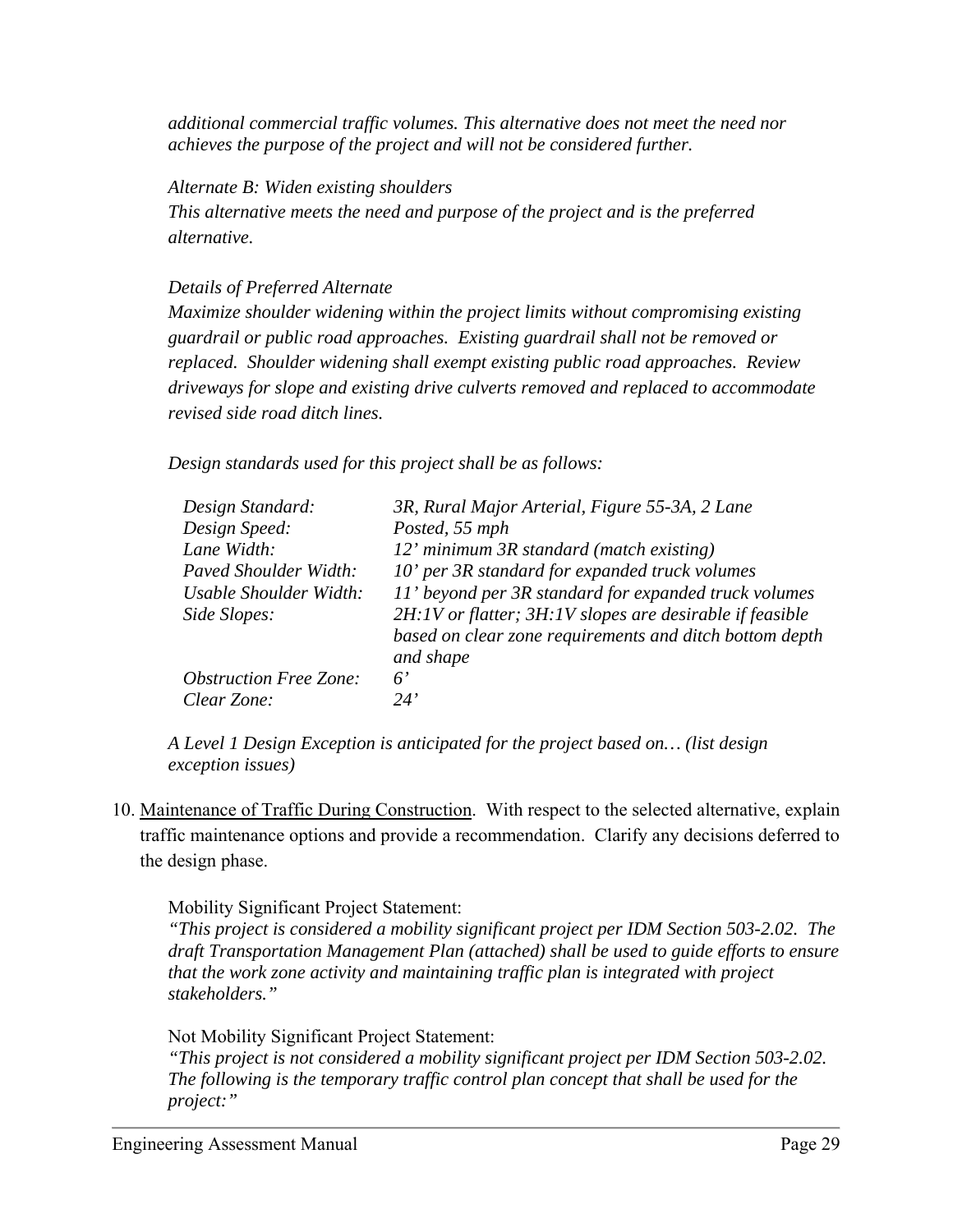*A partial closure of SR 39 with a detour is acceptable for this project due to the low ADT and the estimated time of construction. One direction (NB) of SR 39 will be closed and detoured, creating a one-way work zone through the length of the project. During the project construction a detour route will be provided for NB SR 39 that will utilize US 20, I94, and M239 (prior coordination with MDOT Coloma Business Office will be required for the detour route). The official detour length will be approximately 12 miles, but only requires an additional seven miles of travel. No local detour has been coordinated for this project.* 

11. Cost Estimate. Tabulate present-year costs for construction, right of way, and design engineering. List separate costs for road and individual traffic signal, lighting, and bridge elements to simplify scheduling. The cost estimate in the report is ONLY for the recommend/preferred alternative.

*The cost of Alternative B is as follows:* 

| <b>Construction Cost (CN)</b> | \$6,860,000.00  |
|-------------------------------|-----------------|
| Right-of-Way (RW)             | \$3,000,000.00  |
| Preliminary Engineering (PE)  | \$549,000.00    |
| Railroad Coord (RR)           | \$83,000.00     |
| Utility $(UT)$                | \$275,000.00    |
| Construction Engineering (CE) | \$240,000.00    |
| <b>Total Project Cost</b>     | \$11,007,000.00 |

- 12. Environmental Issues. List potential environmental constraints associated with the recommend/preferred alternative.
- 13. Survey Requirements. Indicate the limits of requisite field survey of the recommend/preferred alternative.
- 14. Right-of-Way Impact. Indicate the limits of additional permanent and temporary right of way needed to contain road improvements and consequent impacts. State land area and type, number of parcels, number and type of relocations, etc.
- 15. Railroad Impact
- 16. Utility Impact
- 17. Related Projects: Note related projects in the area and on any selected detour. Discuss any coordination necessary among projects, their timing in particular.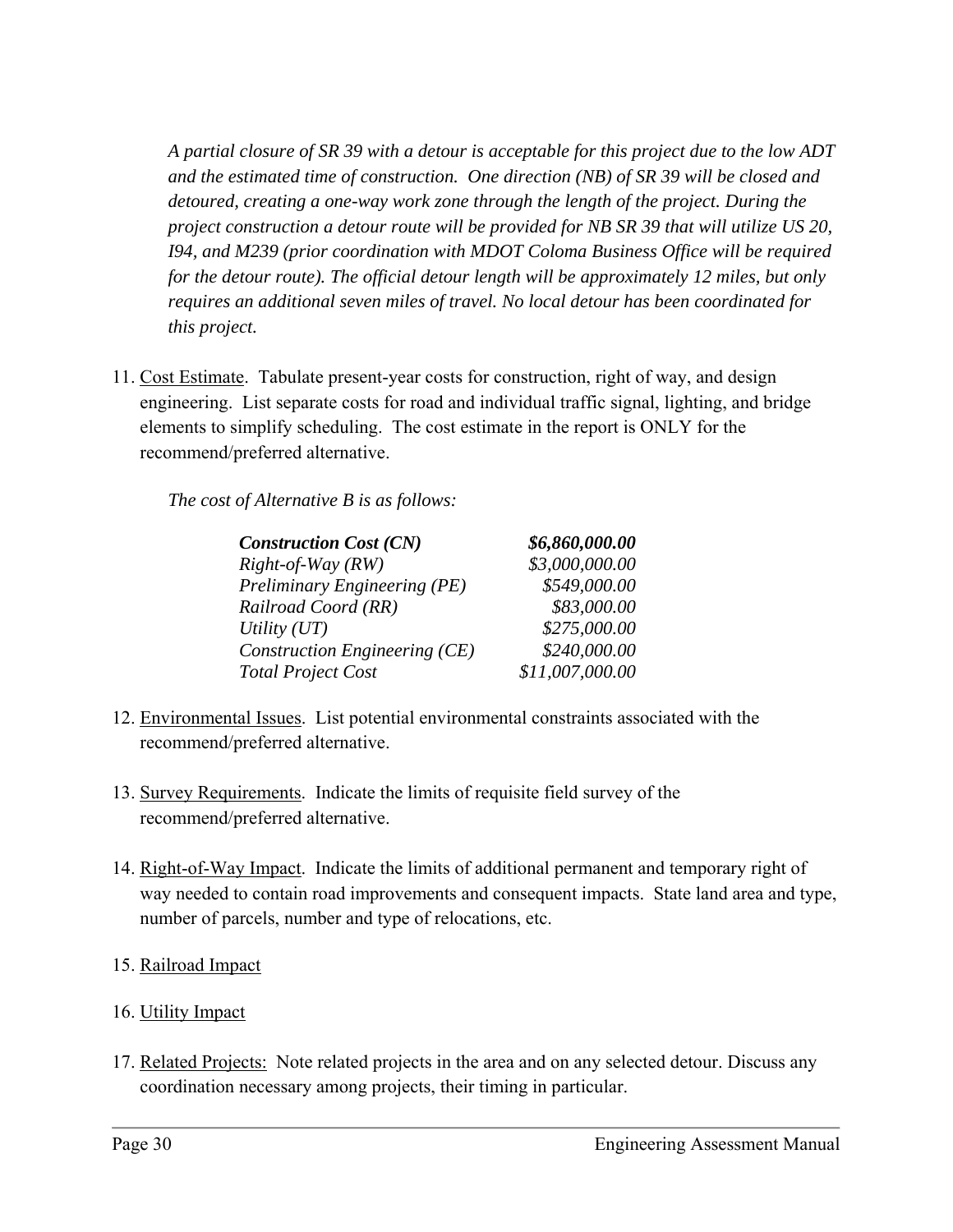- 18. Coordination, Meetings: Summarize stakeholder contacts made in association with the engineering assessment phase. Include information regarding any public meeting held during the process. State agreements made in principle to the proposal. *This section may be omitted.*
- 19. Concurrence: Provide concurrence blocks as required in Section 5-6.05.